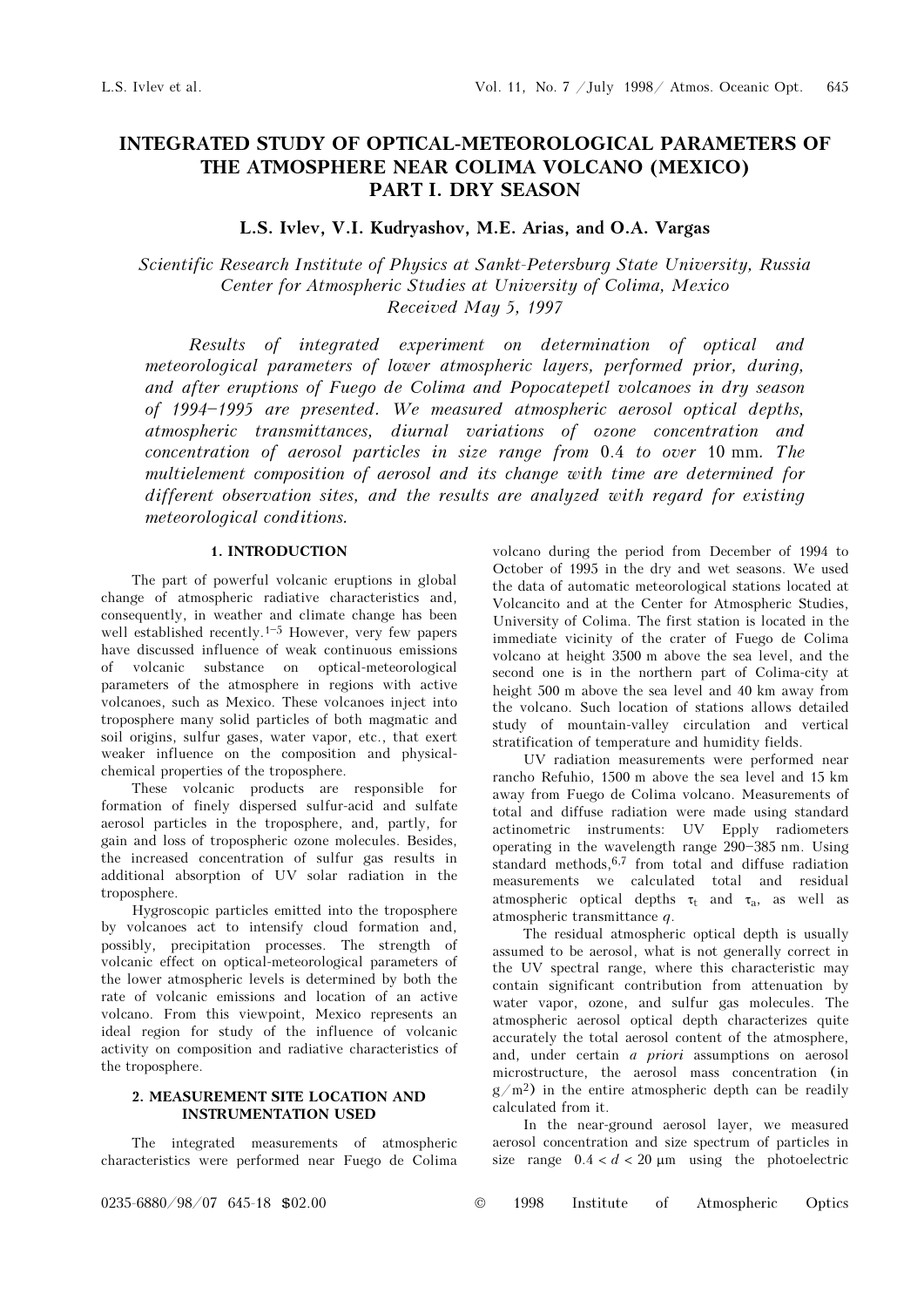particle counter A3-5M, size spectrum and morphological structure of aerosol particles in size range  $0.01 < d < 20$  µm using two-cascade impactor of NIIF LGU-1982 series, $8$  chemical and multielement composition of aerosols using filter sampler with oneand three-cascade filters made of FP material,<sup>9</sup> and concentrations of sulfur dioxide, ammonium dioxide, and ozone. Measurements of these gaseous admixtures were performed using hemiluminescent gas analyzers designed by AO "Optek $B^{10}$ 

Our main goal was to study the behavior of volcano-emitted aerosols in the lower atmospheric layers and, in particular, the interaction of meteorological characteristics and concentrations of reactive gaseous species with aerosols; so most interesting to us was to estimate the influence of emissions from Fuego de Colima volcano on atmospheric characteristics in its vicinity. From this viewpoint, the entire measurement period in dry season should be divided into two parts: December of 1994, prior to the eruption of Popocatepetl volcano, and January-June of 1995, when the influence of products emitted by this volcano became significant in the lower layers of the atmosphere.

### 3. MEASUREMENTS IN DECEMBER 1994

#### 3.1. Meteorological observations

In December of 1994, there was quite stable circulation of air masses in the vicinity of Fuego de Colima volcano. Around Volcancito, the direction of air flow was approximately  $135^\circ \pm 45^\circ$  (Fig. 1a), with strong changes in wind direction recorded only during afternoon hours. Diurnally, wind changed direction markedly and regularly on December  $10-11$ , when it veered from 150° at nighttime and morning hours to 50° at evening-nighttime hours, and back to 150° at afternoon hours on December 11; similar behavior was observed on December 17-18; on December 19, wind changed from 100° at nighttime-morning hours to 320° in the evening. In the region of University center, every day we observed distinct change in wind direction from  $30^{\circ} \pm 25^{\circ}$  at nighttime-morning hours to the opposite direction between 08:00 and 12:00 LT, with subsequent recovery between 20:00 and 24:00 LT. Strongest variations in wind direction were observed in the morning hours, between 07:00 and 12:00 LT. In Volcancito, the horizontal speed of air flows varied between 1 and  $8 \text{ m/s}$ , somewhat weakening to 1-6 m/s during afternoon hours between 12:00 and 20:00 LT.

In diurnal behavior of wind speed, there were frequently observed bimodal and even trimodal distributions: most distinct maximum was recorded between 19:00 and 22:00 LT, while the single-peak pattern between 00:00 and 12:00 LT frequently broke down into two peaks at  $01:00-04:00$  LT and  $09:00-$ 12:00 LT (Fig. 1b). The inverse pattern was observed

for the near-ground layer of Colima-city: the wind speed practically remained unchanged about 1 m/s between 20:00 and 11:00 LT and subsequently increased to  $2-3$  m/s during afternoon hours between 12:00 and 19:00 LT. At nighttime hours, approximately between 02:00 and 04:00 LT, weak secondary maximum of wind speed of  $1.5-2$  m/s was frequently observed (Fig. 1c).

The diurnal temperature behavior at both observation sites was driven by insolation regime, and was quite stable during a day (Figs.  $2a$  and c). Between December 10 and 25, the diurnal temperature variations ranged from 4 to 11°C for Volcancito, and from 20 to 32°C for Colima-city. For Volcancito, the range of temperature variations on different days was more significant, particularly at daytime hours, when almost identical patterns of diurnal temperature variations were observed for the city, with lowest temperatures  $(19-21°C)$  at 07:00 LT and highest temperatures  $(28.5-32.5°C)$  between 12:00 and 16:00 LT. Diurnal temperature variations, somewhat atypical for Volcancito, were observed on December 18 and 19, when between 11:00 and 13:00 LT there was recorded a small temperature drop due to increase in cloud amount and subsequent precipitation.

The diurnal behaviors of relative humidity at Volcancito and Colima-city strongly differ (Figs. 2b and d). At Volcancito, for the upper limit of recorded relative humidity, the diurnal variations are practically absent, and the relative humidity is close to the saturation level; for the lower limit, the relative humidity has two peaks, one between 02:00 LT and 09:00 LT and the other between 12:00 LT and 18:00 LT. Most probable values of relative humidity are about 70±10%, what favors condensational growth of aerosol particles, primarily hygroscopic-type (sulfate- and sulfuric-acid-bearing) particles. Interestingly, at noon of December 18, precipitation was observed in the atmosphere, seemingly initiated by the presence of many hygroscopic particles of volcanic origin. In the near-ground layer of urban air, there is distinctly high relative humidity of 85±10% between 20:00 LT and 08:00 LT, and low relative humidity less than 70% between 10:00 LT and 16:00 LT, probably because of convective lifting of moist air to the higher atmospheric layers, and the return sinking of dryer air from those layers.

Thus we can conclude the following.

(1) In December, quite stable meteorological situation has been reached in vicinity of Colima volcano.

(2) In Colima-city, conditions arose which favored accumulation of atmospheric pollution in the evening, overnight, and in the morning.

(3) At night, the air masses descended from the summit of Colima volcano downward to the town.

(4) Favorable conditions were realized for condensational growth of aerosol particles, during almost entire day  $-$  in the troposphere, and during period from  $20:00$  to  $08:00$  LT - in the near-ground atmospheric layer.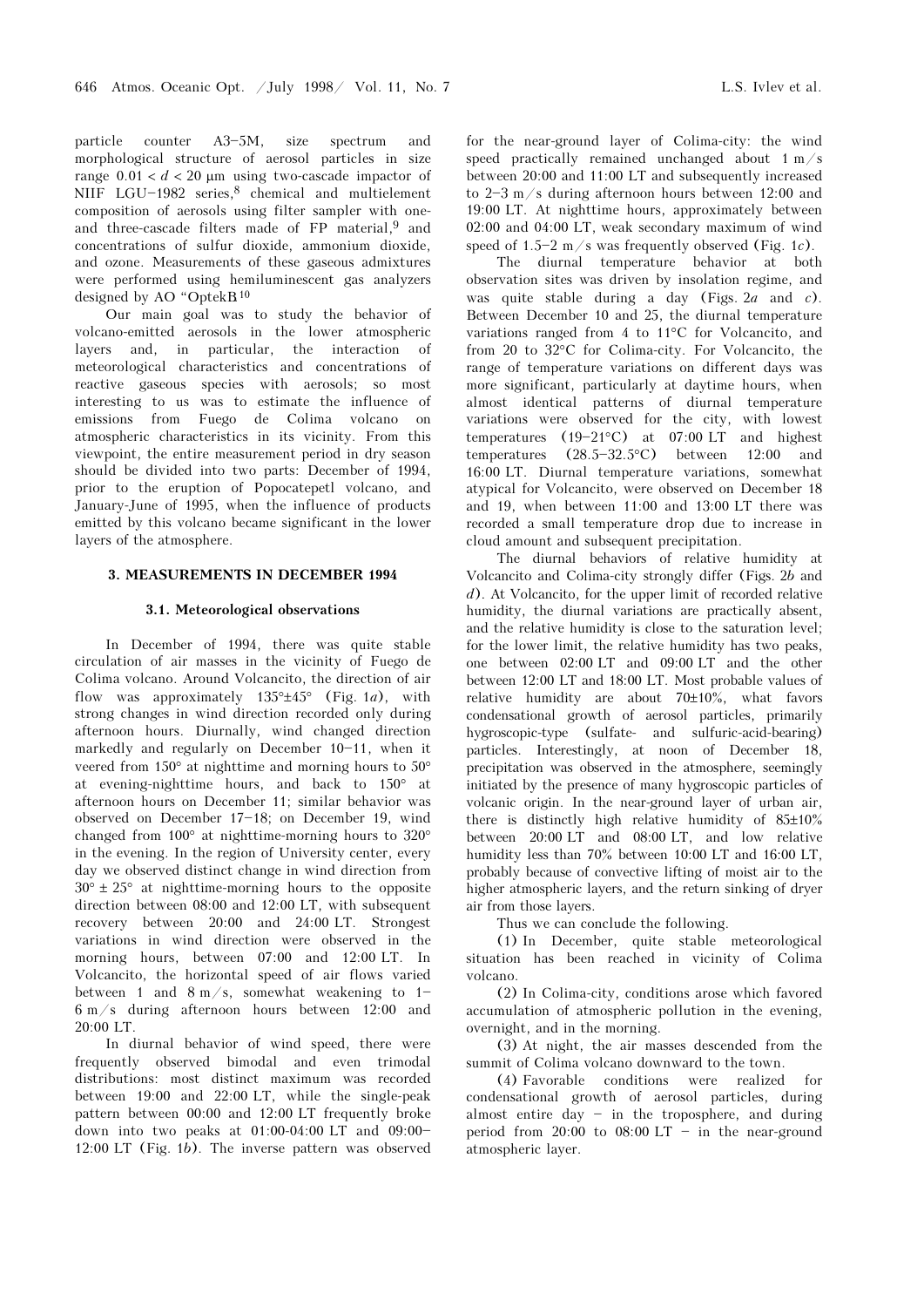

FIG. 1. Diurnally mean variations of wind direction (a) and wind speed (b) for two observation sites: the University Center for Atmospheric Studies, suburb of Colima-city (crosses); Volcancito, 3500 m summit in the immediate vicinity of the crater of Fuego de Colima volcano (dots) for December  $10-20$ , 1994; and wind speed variations in the near-ground atmospheric layer of Colima-city (c).

#### 3.2. Aerosol observations in the near-ground atmospheric layer

The main measurement cycle using photoelectric counter was carried out in the center of Colima-city. Table I presents diurnally mean variations of the function  $dN/dr$  determined from measurements performed between December 10 and 20, 1994. Diurnal behavior of aerosol constituent in the near-ground layer of Colima-city can be assessed more exactly using  $dV/dr$ and  $dM/dr$  values calculated from the same data.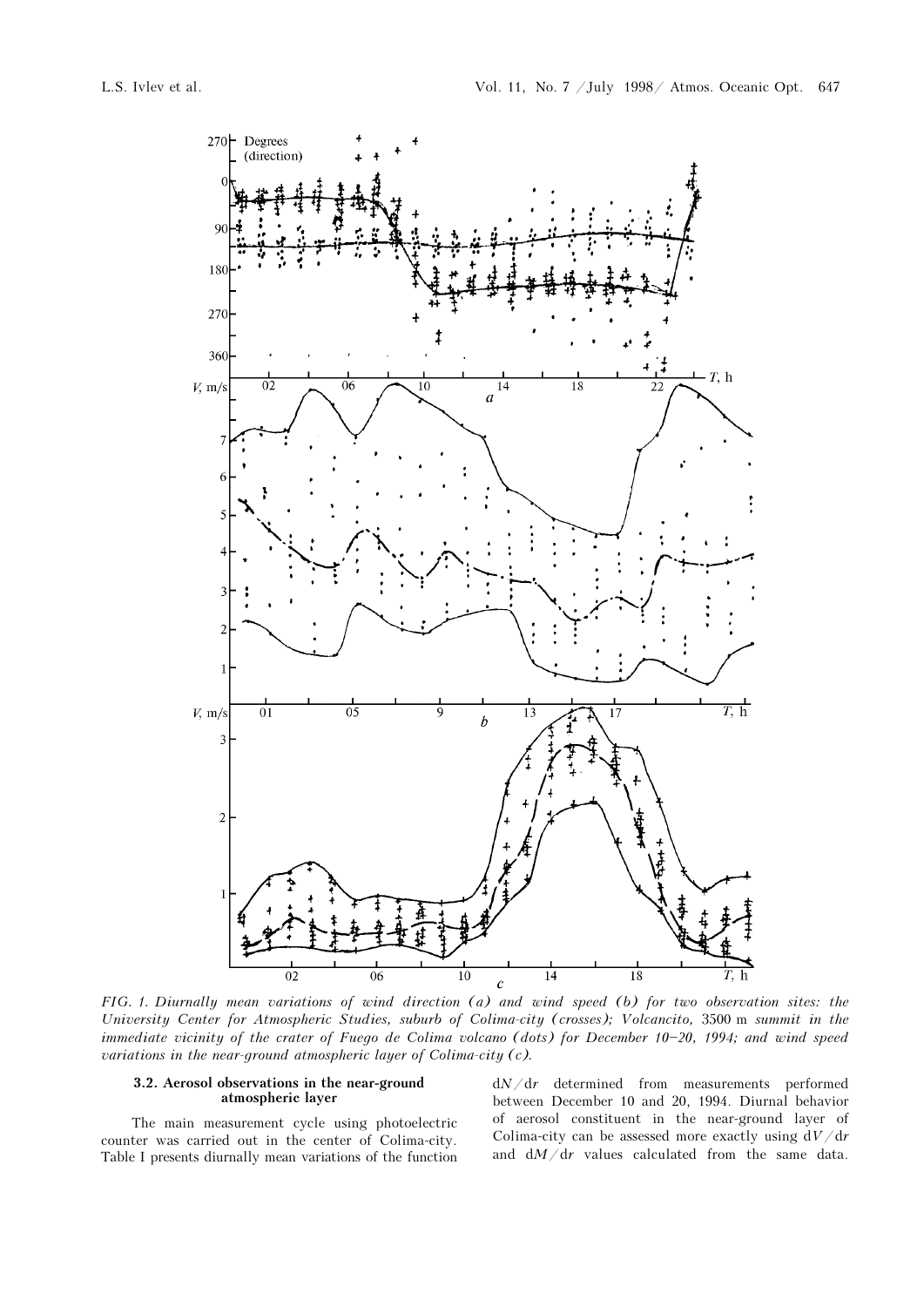| Local time        |             |             |             |             |             | Mean particle size $\overline{d}$ , $\mu$ m |             |             |             |             |             |             |
|-------------------|-------------|-------------|-------------|-------------|-------------|---------------------------------------------|-------------|-------------|-------------|-------------|-------------|-------------|
| of measurement, h | 12.5        | 8.5         | 5.5         | 3.0         | 1.75        | 1.25                                        | 0.95        | 0.85        | 0.75        | 0.65        | 0.55        | 0.45        |
| 01                | $8.88E - 3$ | $1.83E - 2$ | $7.55E - 2$ | $7.02E - 1$ | $1.35E + 0$ | $9.26E + 0$                                 | $5.24E + 1$ | $6.59E+1$   | $2.18E + 2$ | $6.85E + 2$ | $9.94E + 2$ | $5.66E + 2$ |
| 02                | $9.11E - 3$ | $1.48E - 2$ | $7.72E - 2$ | $6.01E-1$   | $1.74E + 0$ | $4.27E + 0$                                 | $4.21E+1$   | $7.06E+1$   | $2.81E + 2$ | $6.66E+2$   | $1.02E + 3$ | $6.47E + 2$ |
| 03                | $7.63E - 3$ | $1.68E - 2$ | $7.87E - 2$ | $6.23E - 1$ | $2.65E+0$   | $8.17E + 0$                                 | $4.52E+1$   | $8.76E+1$   | $2.48E + 2$ | $6.77E + 2$ | $1.12E + 3$ | $7.30E + 2$ |
| 04                | $7.73E - 3$ | $1.48E - 2$ | $7.66E - 2$ | $1.04E + 1$ | $1.76E + 0$ | $3.92E + 0$                                 | $5.46E + 1$ | $7.80E + 1$ | $2.35E + 2$ | $6.66E + 2$ | $1.10E + 3$ | $8.17E = 2$ |
| 05                | $7.33E - 3$ | $1.51E-2$   | $7.24E - 2$ | $7.42E - 1$ | $1.97E + 0$ | $4.26E + 0$                                 | $3.94E+1$   | $1.02E + 2$ | $2.17E + 2$ | $6.01E + 2$ | $1.06E + 3$ | $8.53E + 2$ |
| 06                | $8.58E - 3$ | $1.81E - 2$ | $7.93E - 2$ | $7.66E-1$   | $2.34E + 0$ | $2.46E+1$                                   | $3.34E + 1$ | $6.86E+1$   | $1.99E + 2$ | $5.44E + 2$ | $1.14E + 3$ | $1.10E + 3$ |
| 07                | $1.78E - 2$ | $3.48E - 2$ | $1.49E - 1$ | $9.60E - 1$ | $2.70E + 0$ | $9.67E + 1$                                 | $3.99E+1$   | $9.26E + 1$ | $2.93E + 2$ | $6.82E + 2$ | $1.15E + 3$ | $7.47E + 2$ |
| 08                | $2.83E-2$   | $5.78E - 2$ | $2.15E-1$   | $1.30E + 0$ | $4.90E + 0$ | $1.89E+1$                                   | $3.75E+1$   | $1.34E + 2$ | $3.03E + 2$ | $7.14E + 2$ | $9.54E + 2$ | $5.80E + 2$ |
| 09                | $3.57E - 2$ | $6.83E - 2$ | $3.51E - 1$ | $1.56E + 0$ | $4.88E + 0$ | $1.67E + 1$                                 | $1.02E + 2$ | $1.78E + 2$ | $3.38E + 2$ | $9.05E + 2$ | 8.73E+2     | $3.81E + 2$ |
| 10                | $3.30E - 2$ | $3.97E - 2$ | $2.30E - 1$ | $2.35E + 0$ | $2.39E + 0$ | $1.67E + 1$                                 | $1.24E + 2$ | $2.11E + 2$ | $5.36E + 2$ | $8.37E + 2$ | $8.02E + 2$ | $3.63E + 2$ |
| 11                | $2.35E-2$   | $3.93E - 2$ | $1.96E - 1$ | $8.60E - 1$ | $2.34E + 0$ | $1.34E + 1$                                 | $5.01E+1$   | $1.80E + 2$ | $4.50E + 2$ | $7.32E + 2$ | $8.57E + 2$ | $6.87E+2$   |
| 12                | $2.23E - 2$ | $3.10E - 2$ | $1.45E - 1$ | $7.43E - 1$ | $1.89E + 0$ | $1.57E + 1$                                 | $4.31E+1$   | $9.98E + 1$ | $3.58E + 2$ | $8.74E + 2$ | 8.70E+2     | $4.59E + 2$ |
| 13                | $1.41E-2$   | $4.10E - 2$ | $1.47E - 1$ | $6.11E-1$   | $1.69E + 0$ | $5.80E + 0$                                 | $5.76E+1$   | $2.00E + 2$ | $4.76E + 2$ | $7.25E + 2$ | $6.50E+2$   | $3.04E + 2$ |
| 14                | $1.30E - 2$ | $2.76E - 2$ | $1.23E-1$   | $6.05E - 1$ | $1.28E + 0$ | $6.19E + 0$                                 | $9.46E+1$   | $2.13E + 2$ | $5.36E + 2$ | $7.54E + 2$ | $6.20E + 2$ | $2.41E + 2$ |
| 15                | $9.77E - 3$ | $2.69E - 2$ | $2.06E - 1$ | $8.64E - 1$ | $1.56E + 0$ | $7.51E + 0$                                 | $8.00E+1$   | $2.25E + 2$ | $5.68E + 2$ | $8.00E + 2$ | $6.94E + 2$ | $3.24E = 2$ |
| 16                | $1.14E - 2$ | $2.38E - 2$ | $9.16E - 2$ | $6.72E - 1$ | $1.80E + 0$ | $9.35E + 0$                                 | $8.11E+1$   | $2.40E + 2$ | $3.40E + 2$ | $8.55E + 2$ | $8.60E + 2$ | $4.88E + 2$ |
| 17                | $1.36E - 2$ | $2.13E - 2$ | $1.16E - 1$ | $7.52E - 1$ | $1.55E + 0$ | $4.89E + 0$                                 | $4.40E+1$   | $1.02E + 2$ | $3.00E + 2$ | $8.53E + 2$ | $8.35E + 2$ | $4.96E + 2$ |
| 18                | $1.35E-2$   | $2.67E - 2$ | $1.25E - 1$ | $9.24E - 1$ | $2.46E + 0$ | $7.57E + 0$                                 | $4.65E+1$   | $9.48E + 1$ | $3.18E + 2$ | $7.47E + 2$ | $1.08E + 3$ | $5.01E + 2$ |
| 19                | $1.04E - 2$ | $2.75E - 2$ | $1.59E - 1$ | $7.37E - 1$ | $1.79E + 0$ | $6.05E + 0$                                 | $5.89E+1$   | $1.29E + 2$ | $3.76E + 2$ | 8.10E+2     | $8.45E + 2$ | $3.84E + 2$ |
| $20\,$            | $1.00E - 2$ | $4.76E - 2$ | $1.35E - 1$ | $1.09E + 0$ | $1.91E + 0$ | $9.04E + 0$                                 | $6.53E+1$   | $9.98E + 1$ | $2.24E + 2$ | $7.22E + 2$ | $1.00E + 3$ | $9.38E + 2$ |
| 21                | $8.77E - 3$ | $2.06E - 2$ | $1.98E - 1$ | $9.42E - 1$ | $3.17E + 0$ | 7.87E+0                                     | $5.20E+1$   | $1.03E + 2$ | $3.05E + 2$ | $9.13E + 2$ | $1.30E + 3$ | 8.89E+2     |
| 22                | $1.51E - 2$ | $2.13E - 2$ | $1.55E - 1$ | $1.04E + 0$ | $3.21E + 0$ | $8.68E + 0$                                 | $4.29E+1$   | $1.05E + 2$ | $2.73E + 2$ | $7.56E + 2$ | $1.07E + 3$ | 7.84E+2     |
| 23                | $1.56E-2$   | $3.23E - 2$ | $1.18E - 1$ | $1.05E + 0$ | $2.65E+0$   | $8.81E + 0$                                 | $3.95E+1$   | $1.08E + 2$ | $3.10E + 2$ | 7.40E+2     | $1.18E + 3$ | $6.49E+2$   |
| 24                | $9.86E - 3$ | $2.24E - 2$ | $8.88E - 2$ | $1.24E + 0$ | $1.87E + 0$ | $1.18E+1$                                   | $3.58E+1$   | $8.68E+1$   | $2.52E + 2$ | $6.67E+2$   | $1.05E + 3$ | $7.81E + 2$ |

TABLE I. Mean diurnal behavior of the function  $dN/dr$  (in  $cm^{-3}mm^{-1}$ ). Measurements on December 10-12, 1994 (center of Colima-city, Leandro Vaye St., 113).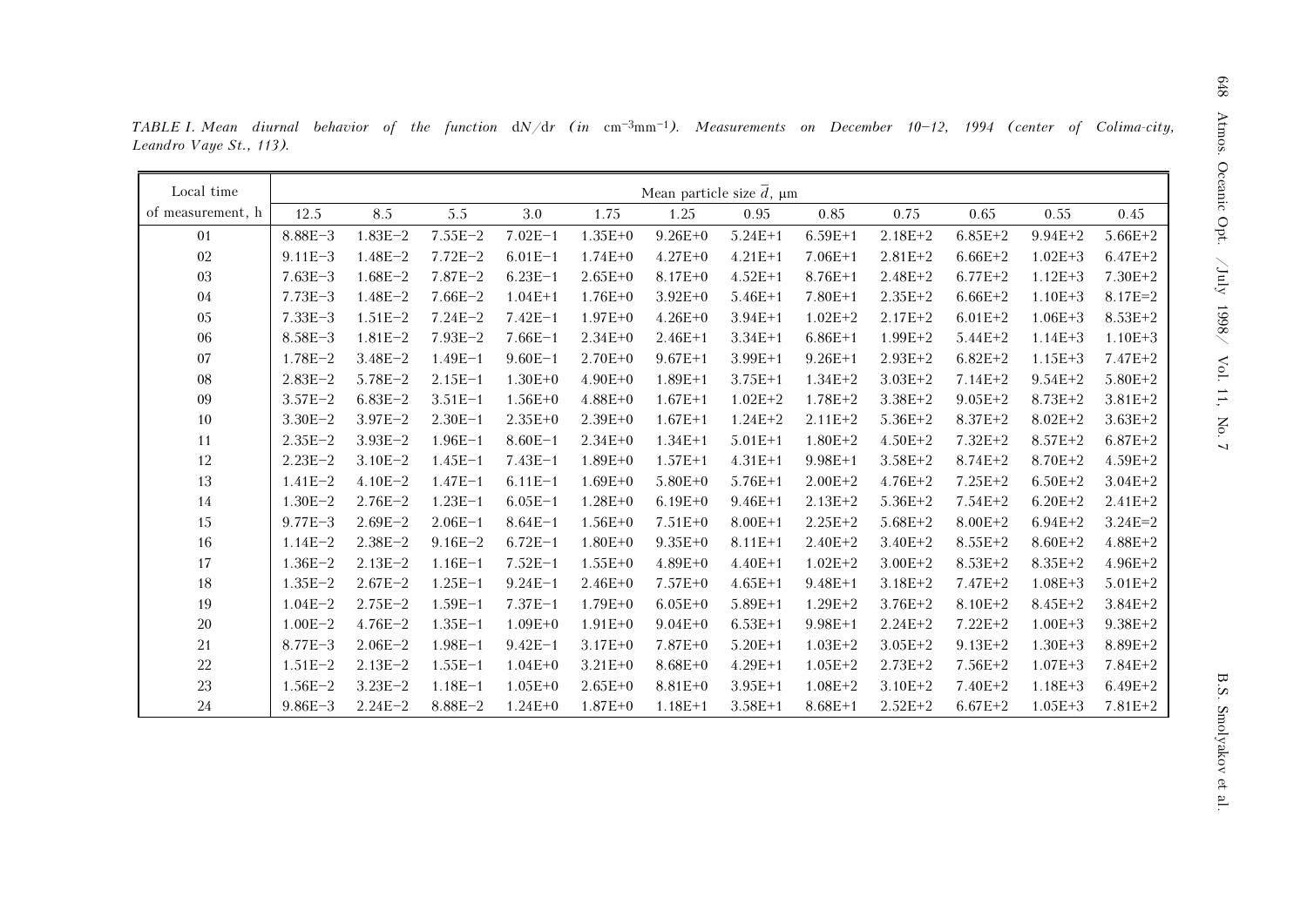

FIG. 2. Diurnal variations of temperature (a, c) and relative humidity (b, d) at two observation sites: Volcancito  $(a, b)$  and the University Center  $(c, d)$ .

TABLE II. Results of multielement analysis of aerosol samples acquired in the center of Colima-city in December of 1994 (the second row contains the date of observations).

|                |                |              |                |              |                | Concentration, $ng/m3$     |                |                                   |                |       |                            |       |                | Error,         |
|----------------|----------------|--------------|----------------|--------------|----------------|----------------------------|----------------|-----------------------------------|----------------|-------|----------------------------|-------|----------------|----------------|
| <b>Species</b> | $13 - 14$      | 14           | $14 - 15$      | 15           |                | $15-16$ $16-17$ $17-18$    |                | 18                                | $18 - 19$      | 19    | $19 - 20$                  | 22    | 23             | $\frac{9}{6}$  |
| Al             | 4900           | 25900        | 1900           | 10100        | 9500           | 10900                      | 8200           | 12900                             | 6500           | 34800 | 9100                       | 30400 | 10200          | 15             |
| Si             |                | 59000 180000 |                | 17000 149000 |                | 58000 105000 113000 159000 |                |                                   |                |       | 60000 416000 115000 234000 |       | 28000          | 3              |
| P              | < 700          | 2400         | <600           |              | 2900 < 1000    | 700                        |                | 700 < 2000 < 1000                 |                | 3500  | 900                        | 1500  | 3400           | 50             |
| S              |                | 83000 120000 | 14000          | 92000        |                | 10100 148000               |                | 89000 183000 171000 181000 166000 |                |       |                            | 91000 | 44000          | 20             |
| Cl             | < 70           | 2520         | 270            | 620          | 500            | < 70                       | < 50           | 2120                              | ${}< 100$      | 3740  | < 80                       | 2820  | 3970           | 5              |
| K              | 620            | 800          | <60            | 1040         | 160            | 1000                       | 1070           | 800                               | 230            | 1250  | 850                        | 1550  | 200<br>$\,<\,$ | 6              |
| Ca             | 2460           | 6410         | 670            | 5840         | 2030           | 3710                       | 4860           | 5920                              | 1570           | 10020 | 3900                       | 7250  | 610            | $\overline{2}$ |
| Ti             | 116            | 302          | 22             | 285          | 33             | 183                        | 281            | 231                               | 91             | 407   | 163                        | 355   | 36             | 8              |
| Cr             | 17             | 45           | 8              | 14           | 18             | 10                         | 16             | 44                                | 15             | 33    | 24                         | 35    | 34             | 25             |
| Mn             | 33             | 64           | 11             | 38           | 15             | 23                         | 40             | 44                                | 19             | 84    | 31                         | 74    | 12             | 20             |
| Fe             | 1130           | 2030         | 340            | 2130         | 610            | 1290                       | 2200           | 2820                              | 910            | 3430  | 1500                       | 2950  | 300            | $\overline{2}$ |
| Ni             | 7              | 21           | 4              | 11           | 10             | 10                         | 9              | 26                                | 14             | 16    | 13                         | 11    | 20             | 20             |
| Cu             | 17             | 25           | 3              | 7            | 24             | 14                         | 19             | 21                                | 26             | 32    | 19                         | 71    | 86             | 10             |
| Zn             | 28             | 47           | 4              | 26           | 26             | 24                         | 32             | 23                                | 13             | 53    | 33                         | 41    | 24             | 7              |
| Ga             | $\mathbf{1}$   | $<$ 3        | < 1            | 3            | $\overline{2}$ | $\mathbf{1}$               | < 1            | 8                                 | $\overline{2}$ | 4     | 1                          | 3     | 4              | 40             |
| Se             | 3              | 7            | $\overline{2}$ | 3            | $\overline{c}$ | $\mathbf{1}$               | < 1            | 7                                 | 4              | 10    | 5                          | 7     | 10             | 40             |
| Br             | $\overline{4}$ | 11           | 3              | 5            | 5              | 5                          | 7              | 10                                | 20             | 13    | 8                          | 11    | < 6            | 25             |
| Rb             | 5              | 34           | 3              | 6            | 14             | $\overline{7}$             | $\overline{2}$ | 16                                | $\lt 9$        | 23    | 4                          | 7     | 17             | 30             |
| <b>Sr</b>      | 16             | 19           | 7              | 18           | 7              | 14                         | 26             | 37                                | 40             | 53    | 15                         | 37    | 9              | 25             |
| Zr             | 9              | 26           | 18             | 15           | 13             | 10                         | 8              | 21                                | 29             | 19    | 16                         | 18    | 17             | 30             |
| W              | $\lt 4$        | < 10         | < 4            | 5            | $\leq 6$       | 3                          | 4              | 21                                | 42             | 24    | 5                          | 13    | 29             | 40             |
| Hg             | < 2            | < 6          | < 2            | 6            | $\leq 4$       | < 2                        | $\leq 1$       | < 6                               | < 6            | 12    | 4                          | < 4   | 24             | 15             |
| Pb             | 26             | 61           | 10             | 42           | 28             | 33                         | 36             | 48                                | 34             | 58    | 29                         | 46    | 34             | 10             |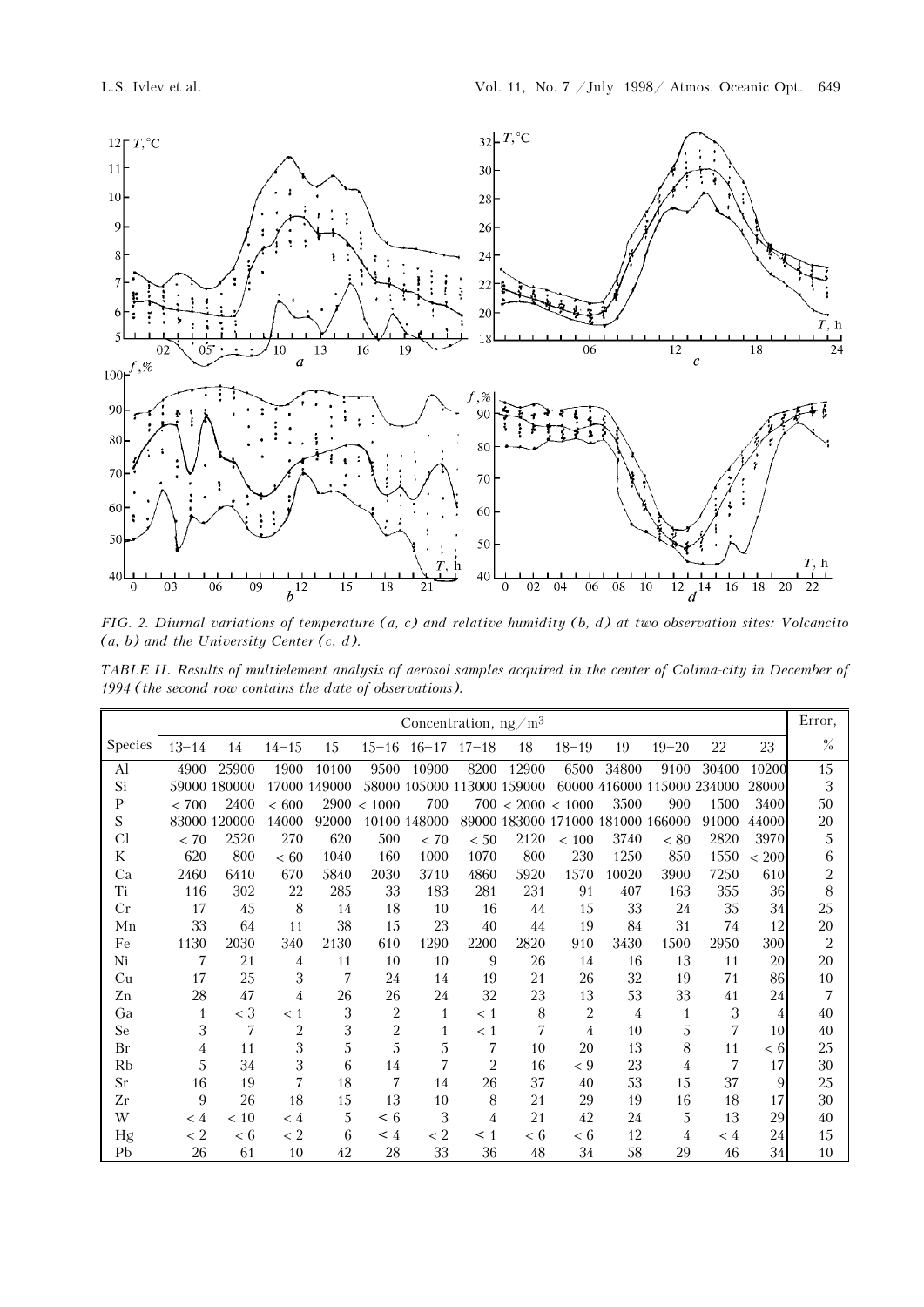Aerosol mass concentration substantially exceeds the maximum permissible value, especially in the morning hours. Electronic-microscopic analysis of the impactor samples indicates that most of the aerosol particles in the size range  $d < 0.8$  µm are sulfate-bearing, and some of them are sulfuric-acid particles, both typically having a solid core. Multielement analysis of aerosol samples was performed using the Petryanov

filters, and the results are summarized in Table II. The multielement analysis results on mass concentration and the data of photoelectric counter are in good agreement.

Using multielement analysis results, enrichment factor with respect to the earth crust composition was calculated for different species. From the diurnal behavior of enrichment factor (Fig. 3), it can be concluded that all the species can be divided into at least three groups according to their source: (a) S, Hg, Se, Cu, Ni, Rb, Ga, and Cr; (b) Br, Y, and Cl; and (c) P, Pb, Al, Zn, Fe, K, Ti, Ca, Mn, and Sr.



FIG. 3. Diurnal behavior of enrichment factors for different species in aerosol samples acquired in the center of Colima-city (Leandro Vaye St.) between December 10 and 20, 1994: mean enrichment factor (dot-and-dash curve), and mean enrichment factor from aerosol samples acquired at the University Center in January of 1995 (dashed line).

The species in the first group evidently are emitted by Fuego de Colima volcano; while the second group species are likely produced by the same volcano, but, perhaps, by its another part. It is less likely that for species of the first and second groups the processes of aerosol formation strongly differ. The third group species are emitted by several sources, among which

possibly are soil, volcano, industry, and traffic of Colima-city. The species P, Pb, Al, Zn, and Fe exhibit morning maxima; therefore they are emitted by volcano. The chemical element K seems to belong to the second group of species. As crude estimates show, most aerosol substance, even at the center of Colimacity, is of volcanic origin.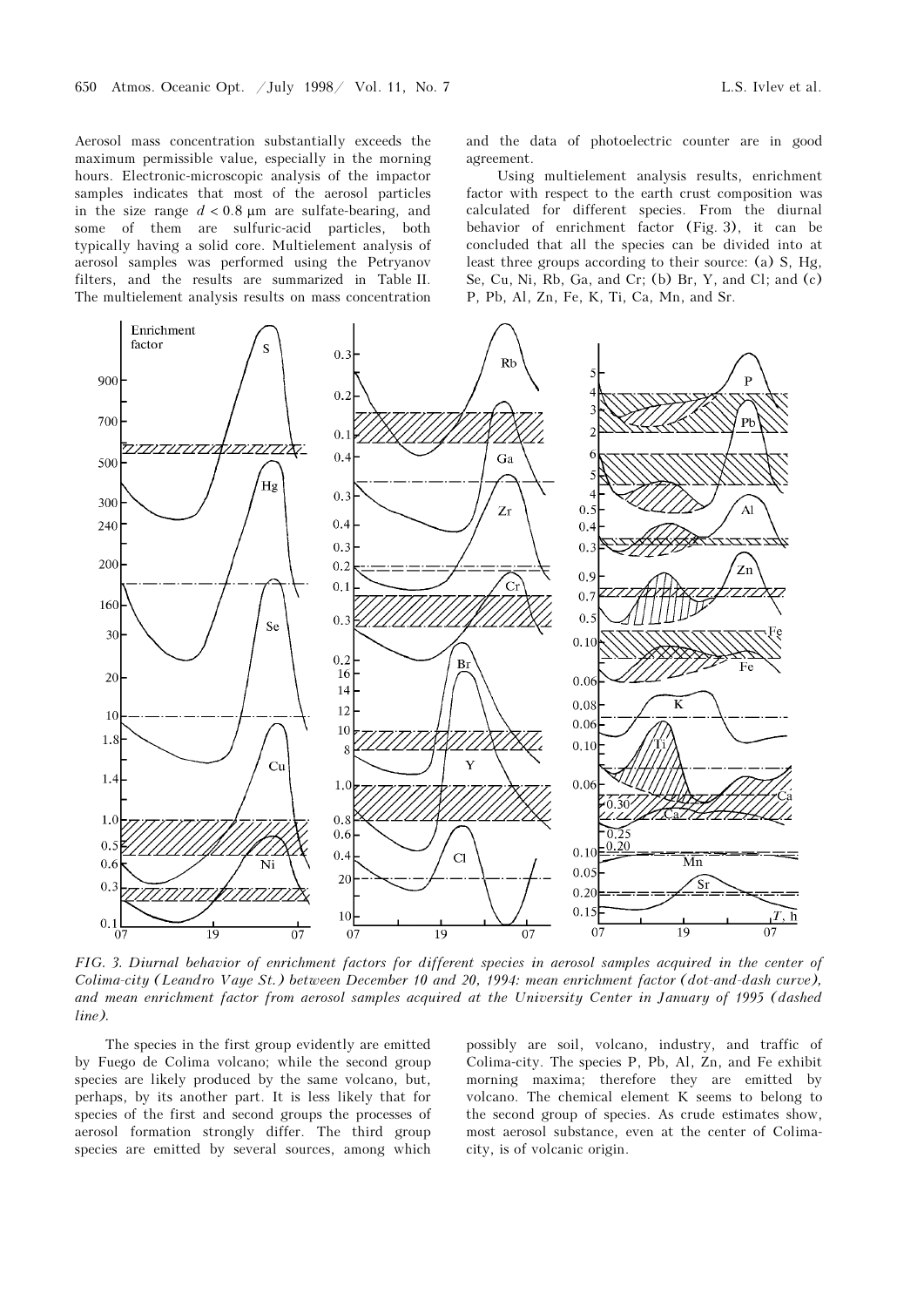### 3.3. Radiation measurements of atmospheric optical depths

The above results are supported by radiation measurements: increased atmospheric optical depths were recorded near rancho Refuhio after December 10. However, the atmospheric optical depth increased quite slowly, as aerosol substance of volcanic origin accumulated in the troposphere. On December 10,  $\tau_a \approx 0$  at 09:00 LT, and it increased to 0.2-0.23 at afternoon hours; later the sky was overcast by clouds. On December 11, the residual optical depth has increased to  $1.0 - 1.2$  and rapidly became even larger once clouds appeared. Possibly, the latter effectively scavenged the atmosphere, so that during December 12 and 13, the residual optical depth markedly decreased to  $\tau_a = 0.25$  and even to  $\tau_a = 0.15$  (on December 13 at 11:00 LT). Subsequently, the atmospheric optical depth steadily grew until December 18 to a maximum aerosol optical depth  $\tau_a$  = 1.60-1.80. Then, the residual atmospheric optical depth again decreased to  $\tau_a < 0.1$ . On these decline days, the measured optical depth  $\tau_a$  exhibited strong abrupt increases to  $\tau_a = 1.3 - 5.0$  and relatively blurred increases lasting  $20-40$  min (Fig. 4). The latter took place when cirrus clouds appeared.



FIG. 4. Two types of fluctuations of atmospheric optical characteristics  $(\tau_t, \tau_a, q)$  (top row): December 13 (left) and December 19 (right). Time variations of  $\tau_t$ ,  $\tau_a$ , and q in another time scale (bottom row).

In the first case, the clouds could not be visually identified. Probably, such events are caused by the appearance of cloud structures with very small particles  $(d \leq 0.3 \mu m)$  in the atmosphere, which perhaps not only scatter, but also absorb radiation in the UV spectral range.

### 3.4. Discussion of measurement results obtained in December of 1994

When compared directly, the microscopic and optical measurement results do not totally agree, though both indicate that first the aerosol substance accumulates, and then the atmosphere is scavenged. The explanation that the microphysical measurements provide data on aerosol content in the near-ground layer only, while optical measurements pertain to the

entire atmospheric depth, is not convincing, because most aerosol substance resides in the near-ground layer, and, in addition, mixing of impurities occurs during a day, both in the near-ground and higher atmospheric layers. More likely, the reason might be due to the variability of size distribution function of aerosol particles, which, in turn, affects strongly the aerosol optical properties.

In the initial stage of the study, the data were insufficient to calculate aerosol optical properties correctly; so only specific surface area of aerosol particles was calculated from data of photoelectric counter.

Figure 5 presents the calculation results on time variations of mass concentration  $m_a$  of aerosol particles, specific surface area $S_{\rm a}$  of aerosol particles in size range  $0.5 \le d \le 0.7$  µm, and  $\tau_a$  measured between 11:00 and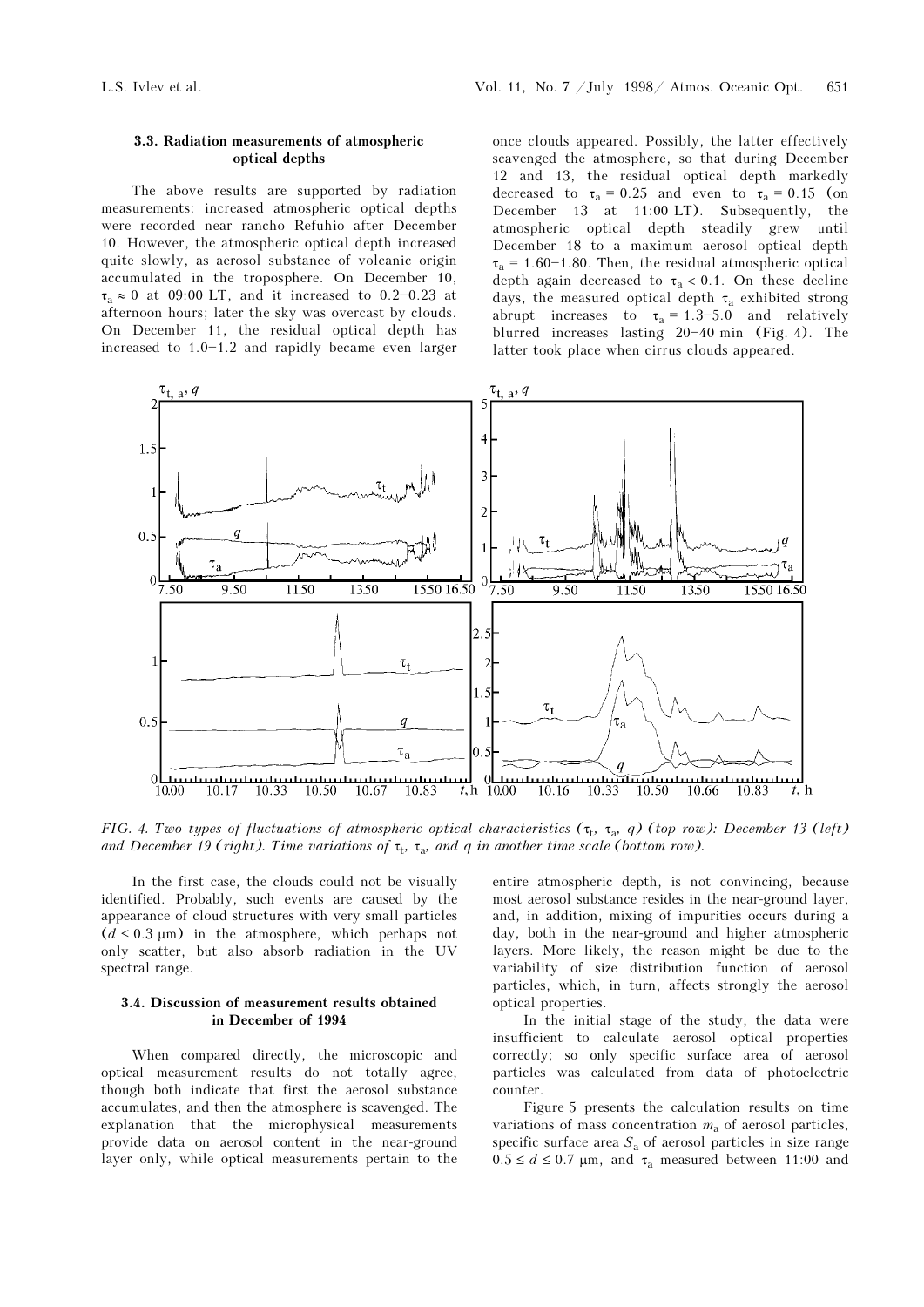12:00 LT, when marked vertical mixing of atmospheric layers takes place. It is evident that  $m_a$  and  $\tau_a$  do not correlate, while  $\tau_a$  and  $S_a$  curves  $(0.5 \le d \le 0.7)$  match closely.



FIG. 5. Time behavior of different aerosol characteristics at rancho Refuhio in the period from December 10 to 20, 1994. Here,  $\tau_a$  is the atmospheric aerosol optical depth in the UV spectral range.

This suggests that the giant particles, although prevailing in the near-ground atmospheric layer, contribute little to the extinction of solar radiation, and that the giant and small particles evolve in the opposite directions: gain in the giant particles means the loss in the small ones in size range  $0.5 \le d \le 0.7$  µm and vice versa. Such diverse behavior of different-sized particles is possibly due to specific features of volcanic emissions and existence of processes of aerosol particle formation from volcanic gases.

The particles formed by volcano serve as condensation nuclei in cloud formation, that explains increases in cloudiness after volcanic emissions. The formed cloudiness, in its turn, acts as volcanic aerosol scavenging mechanism in the troposphere, what was the case on December 18, when precipitation fell near Fuego de Colima volcano.

#### 4. EXPERIMENTAL STUDIES IN JANUARY-JUNE, 1995

# 4.1. Combined measurements of aerosol characteristics and concentration of near-ground ozone and sulfur gas

In the dry period from January to June of 1995, we performed combined measurements of aerosol characteristics and concentrations of ozone and sulfur gas in the near-ground atmospheric layer at the University Center for Atmospheric Studies. From photoelectric counter measurements, we revealed very high instability of measured aerosol characteristics, high concentration of aerosol particles with  $d > 2.0 \text{ }\mu\text{m}$ in the near-ground atmospheric layer, and many cases where particle size distribution functions with very distinct maxima were found. In such cases, more than 50% of particles were sampled in just one or two measurement channels, that is in size range  $\Delta d =$  $= 0.1 - 0.2$  μm.

The mean diurnal behavior of the parameter  $dV/dr$  is presented in Tables III and IV for the periods January-February and April-May. Characteristic of January-February measurements was the presence of three distinct maxima in diurnal variations of particle concentration:

morning maximum between 06:00 and 08:00 LT for particles with  $d \geq 0.7$  µm;

daytime maximum between 11:00 and 15:00 LT for particles with  $d > 1.0 \text{ }\mu\text{m}$ ;

evening maximum between 21:00 and 23:00 LT for particles with  $10 > d > 2.0$  μm and  $d < 0.7$  μm.

TABLE III. Diurnal variations of the function dV/dr for January-February of 1995 in the suburb of Colima-city (CUICA).

| $\overline{d}$ , |      |      |      |      |      |      | Local time, h |       |       |      |       |       |
|------------------|------|------|------|------|------|------|---------------|-------|-------|------|-------|-------|
| μm               | 01   | 02   | 03   | 04   | 05   | 06   | 07            | 08    | 09    | 10   | 11    | 12    |
| 12.5             | 14.6 | 13.2 | 11.8 | 11.3 | 10.8 | 12.6 | 14.3          | 14.1  | 13.9  | 11.2 | 8.61  | 8.88  |
| 8.5              | 5.90 | 5.62 | 5.34 | 6.39 | 7.42 | 9.91 | 12.4          | 11.5  | 10.7  | 8.82 | 6.98  | 7.28  |
| 5.5              | 4.95 | 5.31 | 5.67 | 13.4 | 21.2 | 18.3 | 15.4          | 15.1  | 14.8  | 11.3 | 7.75  | 6.91  |
| 3.0              | 8.22 | 10.2 | 12.2 | 14.0 | 15.7 | 19.4 | 23.2          | 20.6  | 18.0  | 13.2 | 8.46  | 8.08  |
| 1.75             | 4.07 | 4.02 | 3.97 | 5.76 | 7.56 | 10.7 | 13.9          | 12.6  | 11.4  | 6.64 | 1.92  | 3.10  |
| 1.25             | 4.91 | 6.80 | 8.70 | 10.7 | 12.7 | 15.2 | 17.7          | 17.2  | 16.7  | 8.98 | 1.23  | 1.79  |
| 0.95             | 9.78 | 17.4 | 25.0 | 42.4 | 59.8 | 71.8 | 83.7          | 80.9  | 78.2  | 43.3 | 8.48  | 14.4  |
| 0.85             | 23.1 | 37.4 | 51.7 | 62.4 | 73.0 | 92.8 | 112.6         | 113.3 | 114.0 | 73.6 | 33.2  | 38.3  |
| 0.75             | 34.2 | 46.6 | 59.0 | 79.5 | 90.0 | 95.9 | 101.8         | 98.0  | 94.2  | 73.2 | 52.3  | 64.8  |
| 0.65             | 47.5 | 43.6 | 39.8 | 40.6 | 41.5 | 38.4 | 35.2          | 35.3  | 35.4  | 48.9 | 62.4  | 68.9  |
| 0.55             | 53.6 | 42.7 | 31.8 | 24.5 | 17.2 | 13.2 | 9.12          | 22.3  | 35.4  | 48.9 | 62.4  | 68.9  |
| 0.47             | 2.10 | 1.80 | 1.50 | 1.95 | 2.40 | 2.95 | 3.50          | 2.92  | 2.35  | 7.74 | 13.14 | 11.35 |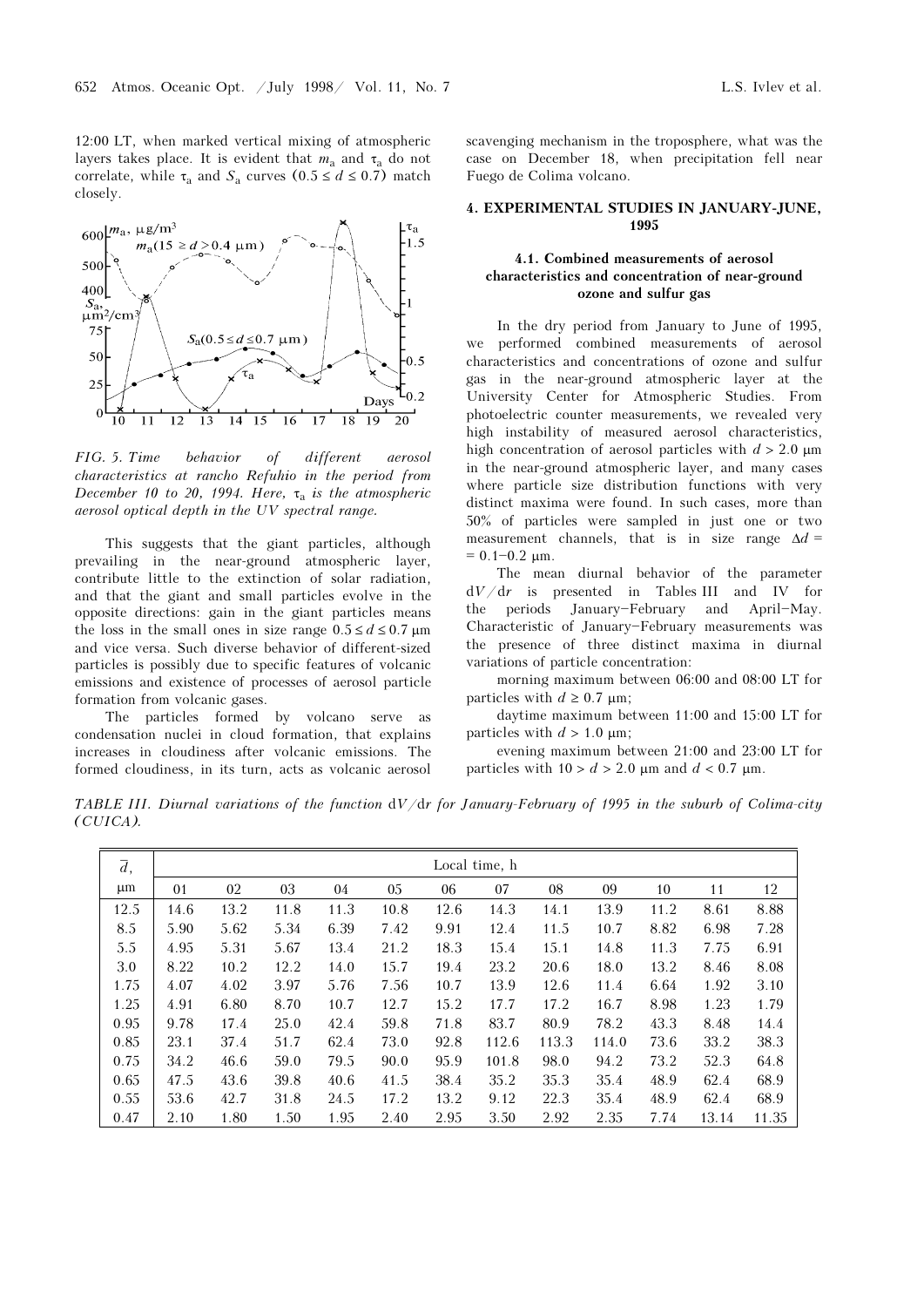| $\overline{d}$ , |      |      |      |       |       |      | Local time, h |      |      |      |      |       |
|------------------|------|------|------|-------|-------|------|---------------|------|------|------|------|-------|
| $\mu$ m          | 13   | 14   | 15   | 16    | 17    | 18   | 19            | 20   | 21   | 22   | 23   | 24    |
| 12.5             | 9.14 | 9.56 | 9.97 | 9.82  | 9.67  | 8.54 | 7.42          | 7.80 | 7.96 | 7.62 | 7.29 | 10.9  |
| 8.5              | 7.59 | 8.60 | 9.62 | 9.50  | 9.37  | 7.08 | 4.79          | 17.2 | 22.4 | 21.0 | 19.6 | 12.6  |
| 5.5              | 6.07 | 9.30 | 12.5 | 9.80  | 7.07  | 8.00 | 8.93          | 11.1 | 13.3 | 12.2 | 11.0 | 7.98  |
| 3.0              | 7.70 | 9.06 | 10.4 | 8.76  | 7.11  | 6.92 | 6.73          | 8.05 | 9.24 | 9.54 | 9.84 | 9.03  |
| 1.75             | 4.28 | 5.20 | 6.13 | 4.72  | 3.30  | 2.56 | 1.82          | 3.20 | 4.42 | 5.51 | 6.60 | 5.34  |
| 1.25             | 2.36 | 5.34 | 8.22 | 7.52  | 6.71  | 4.00 | 1.28          | 1.12 | 0.46 | 0.58 | 0.70 | 2.80  |
| 0.95             | 20.3 | 27.7 | 35.0 | 46.3  | 47.5  | 25.3 | 3.18          | 9.20 | 14.9 | 12.8 | 10.8 | 10.28 |
| 0.85             | 43.3 | 61.9 | 80.5 | 101.7 | 122.9 | 68.9 | 15.0          | 11.5 | 7.90 | 13.7 | 19.4 | 31.4  |
| 0.75             | 77.2 | 66.1 | 55.5 | 83.9  | 112.7 | 69.8 | 26.8          | 22.4 | 18.0 | 28.4 | 38.9 | 57.2  |
| 0.65             | 75.5 | 77.5 | 79.4 | 68.2  | 57.0  | 50.1 | 43.2          | 44.4 | 45.6 | 53.8 | 62.0 | 68.7  |
| 0.55             | 75.5 | 54.1 | 32.7 | 21.5  | 10.3  | 26.8 | 43.3          | 44.0 | 43.9 | 46.7 | 49.5 | 62.5  |
| 0.47             | 9.56 | 8.12 | 6.67 | 4.60  | 2.53  | 13.1 | 23.7          | 16.2 | 56.0 | 30.5 | 0.50 | 5.03  |

TABLE IV. Diurnal variations of the function  $dV/dr$  for April-June of 1995 at the University Center (CUICA).

| $\overline{d}$ , |       |       |       |       |       |       | Local time, h |       |       |      |      |      |
|------------------|-------|-------|-------|-------|-------|-------|---------------|-------|-------|------|------|------|
| μm               | 01    | 02    | 03    | 04    | 05    | 06    | 07            | 08    | 09    | 10   | 11   | 12   |
| 12.5             | 6.60  | 5.89  | 5.18  | 5.01  | 4.84  | 11.2  | 11.1          | 11.0  | 9.68  | 9.68 | 9.68 | 11.2 |
| 8.5              | 5.18  | 4.01  | 2.84  | 2.53  | 2.22  | 5.06  | 5.12          | 5.18  | 6.66  | 7.03 | 7.40 | 6.90 |
| 5.5              | 4.25  | 3.96  | 3.67  | 3.45  | 3.23  | 7.11  | 7.81          | 8.51  | 7.11  | 8.40 | 9.68 | 10.0 |
| 3.0              | 4.31  | 3.90  | 3.50  | 3.58  | 3.65  | 53.2  | 44.7          | 36.2  | 7.79  | 7.15 | 6.51 | 6.46 |
| 1.75             | 2.04  | 1.98  | 1.92  | 1.74  | 1.56  | 0.54  | 1.57          | 2.60  | 3.72  | 2.19 | 0.66 | 5.98 |
| 1.25             | 0.911 | 0.808 | 0.704 | 0.704 | 0.704 | 0.400 | 0.652         | 0.704 | 0.726 | 1.23 | 1.74 | 15.9 |
| 0.95             | 1.78  | 1.88  | 1.98  | 2.40  | 2.83  | 3.73  | 3.74          | 3.79  | 5.75  | 6.32 | 6.90 | 85.4 |
| 0.85             | 3.26  | 3.44  | 3.61  | 3.60  | 3.58  | 16.0  | 9.30          | 2.60  | 9.92  | 11.4 | 12.9 | 78.6 |
| 0.75             | 6.51  | 6.82  | 7.1   | 11.1  | 15.0  | 18.9  | 32.1          | 45.3  | 9.92  | 11.4 | 12.9 | 78.6 |
| 0.65             | 18.2  | 18.9  | 39.8  | 42.4  | 46.0  | 29.2  | 46.4          | 63.6  | 45.3  | 41.8 | 38.2 | 79.9 |
| 0.55             | 53.6  | 48.7  | 43.8  | 36.0  | 30.2  | 35.6  | 37.3          | 39.1  | 46.8  | 60.2 | 73.5 | 53.6 |
| 0.47             | 54.2  | 46.2  | 38.3  | 35.6  | 33.0  | 22.0  | 20.4          | 18.3  | 57.4  | 77.4 | 78.0 | 39.0 |

| $\overline{d}$ , |       |       |       |       |      |      | Local time, h |       |       |       |       |       |
|------------------|-------|-------|-------|-------|------|------|---------------|-------|-------|-------|-------|-------|
| $\mu$ m          | 13    | 14    | 15    | 16    | 17   | 18   | 19            | 20    | 21    | 22    | 23    | 24    |
| 12.5             | 13.8  | 11.0  | 9.24  | 9.90  | 10.6 | 7.70 | 4.84          | 4.40  | 3.96  | 4.02  | 4.09  | 5.34  |
| 8.5              | 6.41  | 7.77  | 9.13  | 7.90  | 6.66 | 5.62 | 4.69          | 13.6  | 22.4  | 21.6  | 20.8  | 13.0  |
| 5.5              | 10.4  | 9.86  | 9.31  | 7.37  | 5.43 | 5.43 | 5.43          | 8.40  | 11.4  | 11.7  | 12.0  | 8.14  |
| 3.0              | 6.42  | 7.19  | 7.96  | 6.56  | 5.17 | 5.66 | 6.14          | 5.95  | 5.76  | 5.75  | 4.74  | 4.52  |
| 1.75             | 11.3  | 8.46  | 5.64  | 5.59  | 5.54 | 3.90 | 2.26          | 3.49  | 4.72  | 5.66  | 6.60  | 4.42  |
| 1.25             | 30.1  | 19.3  | 8.51  | 5.55  | 2.59 | 2.38 | 2.16          | 1.56  | 0.955 | 0.698 | 0.440 | 0.676 |
| 0.95             | 164.0 | 164.0 | 164.0 | 93.2  | 22.7 | 15.4 | 8.10          | 13.0  | 17.8  | 15.3  | 12.7  | 7.24  |
| 0.85             | 144.0 | 137.0 | 130.0 | 83.0  | 36.2 | 24.5 | 12.9          | 7.88  | 2.90  | 2.66  | 2.43  | 73.4  |
| 0.75             | 144.0 | 170.0 | 197.0 | 143.0 | 89.2 | 41.2 | 0.163         | 0.810 | 1.45  | 2.48  | 3.52  | 73.9  |
| 0.65             | 122.0 | 96.6  | 71.1  | 54.5  | 37.9 | 22.8 | 6.69          | 5.87  | 4.65  | 7.23  | 9.81  | 65.7  |
| 0.55             | 32.7  | 22.6  | 12.6  | 10.9  | 9.23 | 14.8 | 20.3          | 32.1  | 23.9  | 31.2  | 39.5  | 36.1  |
| 0.47             | 0.00  | 0.10  | 0.20  | 25.6  | 51.1 | 73.0 | 95.0          | 90.3  | 85.6  | 80.3  | 75.6  | 37.5  |

For particles in other size ranges, the maxima were either absent or shifted in time. As compared with January-February measurements, in May there are a considerable decrease in concentration of particles in size range  $4 \ge d \ge 0.6$  µm and a marked increase in the size range  $d \leq 0.6$  µm; also changing is diurnal behavior of concentration with certain increase in concentration of particles with  $0.6 \le d \le 2.0 \text{ }\mu\text{m}$  and  $d > 10 \text{ }\mu\text{m}$  at afternoon hours.

We also performed multielement analysis of aerosol filter samples, including those obtained with three-layer filters; the multielement analysis results are presented in Tables V and VI. As seen, most species have much lower concentrations than in December of 1994, consistent with the photoelectric counter measurements. At the same time, of note is the considerable variability of concentrations of some elements such as S, Cl, K, Pb, and Fe.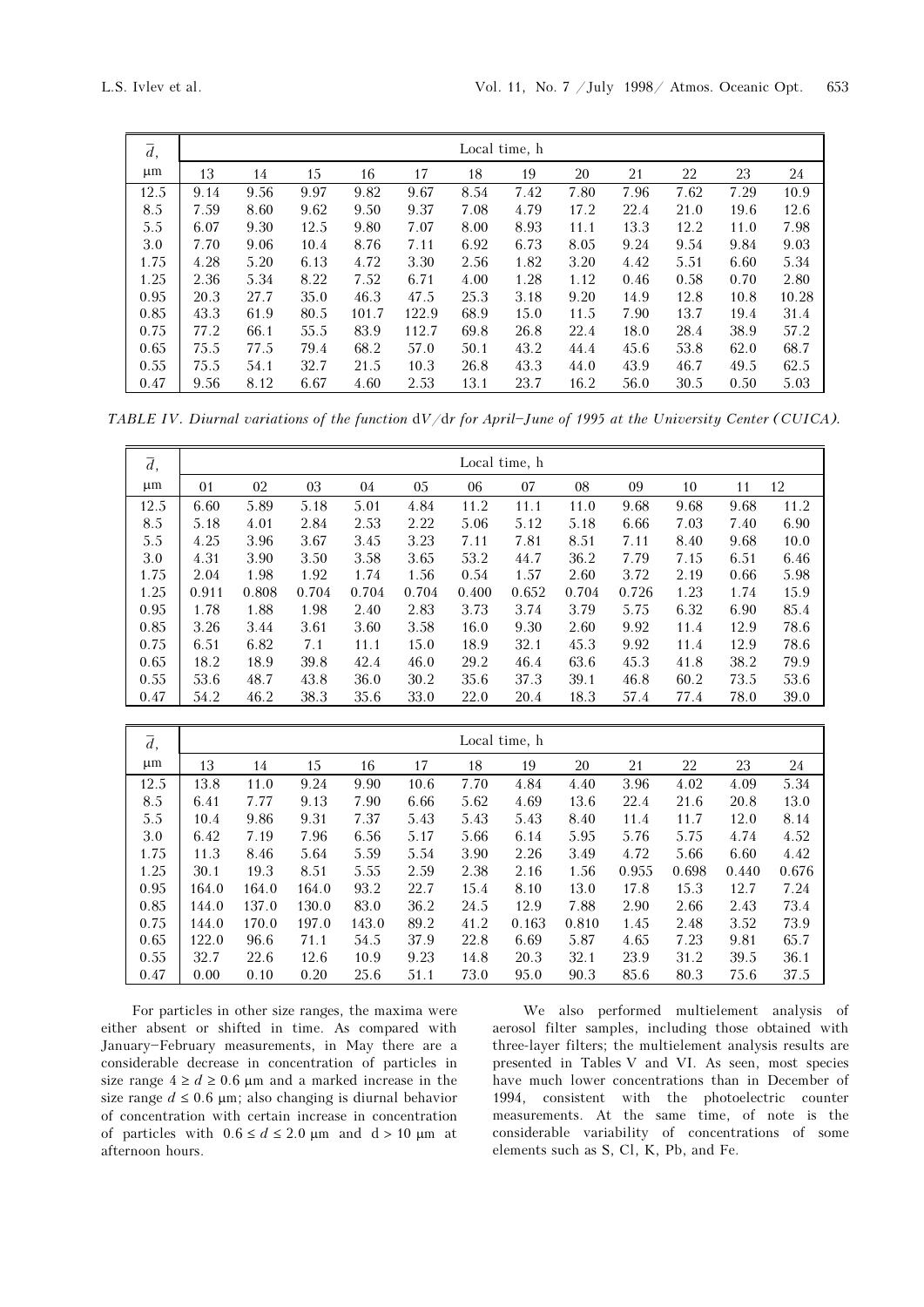TABLE V. Results of multielement analysis of aerosol samples acquired at the University Center in January-May of 1995.

| <b>Species</b> |                |                |                | Concentration, $ng/m3$ |                |                |                  | Error, $%$     |
|----------------|----------------|----------------|----------------|------------------------|----------------|----------------|------------------|----------------|
|                | 23.01          | 31.01          | 1.02           | 3.02                   | 3.02           | $19 - 20.05$   | 20.05            |                |
| Al             | 13900          | 14400          | 14100          | 13100                  | 18600          | 1420           | 3940             | 15             |
| Si             | 115000         | 185000         | 129000         | 180000                 | 179000         | 20600          | 65800            | $\sqrt{3}$     |
| $\mathbf{P}$   | < 1000         | ${}< 1000$     | 1900           | ${}< 1000$             | ${}< 1000$     | $< 200$        | ${}< 400$        | 50             |
| S              | 45000          | 28000          | 24000          | 38000                  | 48000          | 2390           | 10860            | 20             |
| Cl             | 2800           | 3900           | 2400           | 2600                   | 1500           | 750            | 160              | $\sqrt{5}$     |
| K              | 760            | 740            | 890            | 1160                   | 1590           | 30             | 330              | $\,6\,$        |
| Ca             | 4010           | 5740           | 5720           | 6950                   | 6480           | 990            | 3840             | $\overline{2}$ |
| Ti             | 172            | 371            | 301            | 341                    | 366            | 107            | 248              | 8              |
| Cr             | $<10$          | $22\,$         | 31             | 17                     | 35             | 16             | 29               | 25             |
| Mn             | 39             | 55             | 33             | 53                     | 56             | 20             | 36               | 20             |
| Fe             | 1540           | 2710           | 2360           | 2600                   | 2780           | 456            | 1632             | $\overline{2}$ |
| Ni             | 11             | $\overline{7}$ | $\overline{7}$ | 12                     | 15             | $8\,$          | $\boldsymbol{9}$ | $20\,$         |
| Cu             | 21             | 24             | 63             | 26                     | 34             | 7              | $8\,$            | 10             |
| Zn             | 20             | 14             | 19             | 18                     | 14             | $\overline{2}$ | 10               | $\overline{7}$ |
| Ga             | $\overline{4}$ | $\overline{2}$ | $\overline{2}$ | $\overline{4}$         | $\overline{2}$ | 5              | 4                | 40             |
| Se             | $\,6$          | 3              | $\overline{2}$ | $< 2\,$                | $\overline{4}$ | 3              | 9                | 40             |
| Br             | 7              | 3              | 5              | $\overline{7}$         | $\overline{4}$ | $8\,$          | 10               | 25             |
| Rb             | 18             | 9              | 20             | 18                     | 11             | 5              | $\overline{7}$   | 30             |
| Sr             | 17             | 44             | 44             | $48\,$                 | 18             | 17             | 33               | 25             |
| Zr             | 15             | 16             | 18             | 38                     | 56             | 16             | 47               | 30             |
| W              | 11             | 15             | 9              | 21                     | 12             | 21             | 20               | 40             |
| Hg             | < 5            | $\leq 4$       | $\leq 4$       | < 4                    | < 4            | $\mathbf{5}$   | 3                | 15             |
| Pb             | $26\,$         | 18             | 24             | 27                     | 21             | 7              | 68               | 10             |
| Th             | < 5            | $< 5\,$        | $< 5\,$        | < 5                    | < 5            | 6              | 5                | 20             |

TABLE VI. Distribution of species over three layers of the system of dispersion filters (in percent by mass) for measurements at the University Center of Colima-city.

|         |     | $19 - 20.05$ |    |     | 20.05       |                |
|---------|-----|--------------|----|-----|-------------|----------------|
| Species | I   | П            | Ш  | I   | $_{\rm II}$ | III            |
| Al      | 86  |              | 14 | 76  | 8           | 16             |
| Si      | 97  | 3            |    | 91  | 8           | $\mathbf{1}$   |
| S       | 57  | 24           | 19 | 42  | 18          | 40             |
| Cl      | 43  |              | 57 | 100 |             |                |
| K       | 100 |              |    | 100 |             |                |
| Ca      | 86  | 8            | 6  | 89  | 10          | $\mathbf{1}$   |
| Ti      | 67  | 27           | 6  | 71  | 27          | $\overline{2}$ |
| Cr      | 23  | 63           | 14 | 40  | 60          |                |
| Mn      | 45  | 55           |    | 76  | 24          |                |
| Fe      | 91  | 6            | 3  | 89  | 9           | $\overline{c}$ |
| Ni      | 22  | 73           | 5  | 31  | 60          | 9              |
| Cu      |     | 41           | 59 | 36  | 23          | 41             |
| Zn      | 100 |              |    | 86  |             | 14             |
| Ga      | 32  | 18           | 50 | 33  | 67          |                |
| Se      | 79  |              | 21 | 39  | 23          | 38             |
| Br      | 58  | 42           |    | 39  | 44          | 17             |
| Rb      | 47  |              | 53 | 52  |             | 48             |
| Sr      | 49  | 21           | 30 | 64  | 25          | 11             |
| Zr      | 29  | 32           | 39 | 36  | 32          | 32             |
| W       | 36  | 34           | 30 | 22  | 40          | 38             |
| Hg      | 61  | 39           |    |     | 100         |                |
| Pb      | 59  | 41           |    | 14  | 81          | 33             |
| Th      | 59  | 41           |    | 28  | 5           | 67             |



FIG. 6. Typical curves of diurnal behavior of concentration of sulfur gas  $[SO_2]$  (in  $\mu$ g/m<sup>3</sup>) and ozone  $[O_3]$  (in  $\mu$ g/m<sup>3</sup>) for dry period (February of 1995) in the near-ground atmospheric layer at the University Center.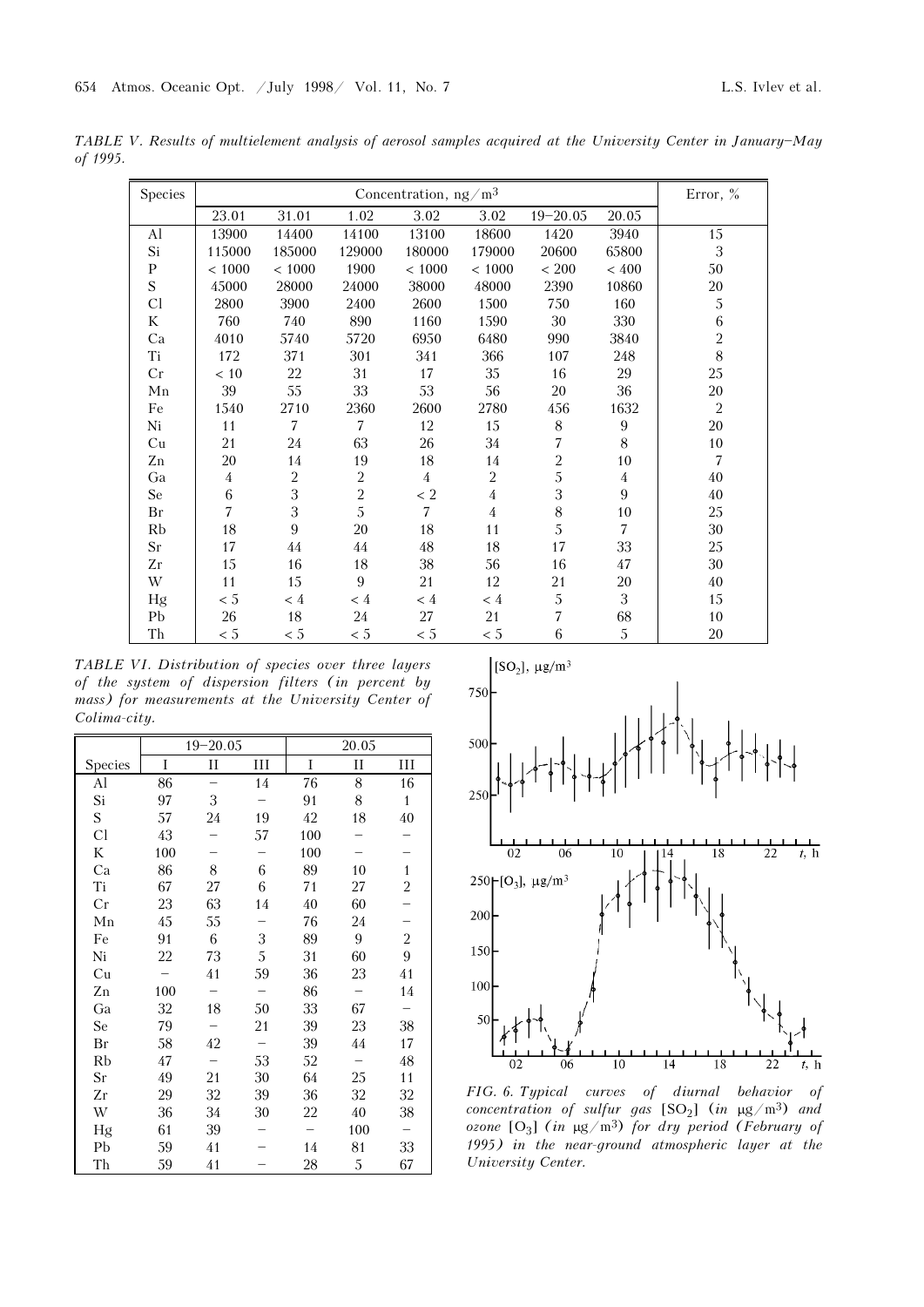From the data obtained with use of three-layer filters, we can conclude that some species exhibit selective character of particle size distribution functions: K, Ca, Si, Fe, and Zn have deposited almost totally on the first layer; Al, Cl, Zn, S, Se, and Rb have two-mode structure; most finely dispersed particles are those containing Th, W, Rb, Se, Cu, and S; and the Cr, Ni, Ga, Br, Hg, and Pb species have deposited on the second filter layer, what suggests their near-complete absence in the giant particles.

Measurements of diurnal behavior of ozone and sulfur gas have revealed increased concentrations of both gases, and, moreover, highly strong variability of sulfur gas concentration in the near-ground layer. The latter fact indicates the presence of powerful source of sulfur gas, whose emission rate might have strong time variations. The diurnal behavior of sulfur gas concentration is not generally well defined with frequent increased concentrations at pre-morning hours, particularly in the presence of near-ground inversions.

Typically, ozone concentration rapidly increases after sunrise. Ozone concentration normally peaks between 13:00 and 14:00 LT and sometimes even earlier. After sunset, the ozone concentration rapidly comes to zero by  $22:00-23:00$  LT; but during night, approximately at  $03:00-04:00$  LT, a weak secondary maximum of ozone concentration of 10 μg/m<sup>3</sup> frequently may occur (with about 30% probability). Typical curves of the diurnal behavior of concentrations of these gases are presented in Fig. 6.

#### 4.2. Radiation measurements

Since early January of 1995, increased residual atmospheric optical depths have been observed; whereas τ<sub>a</sub> values did not generally decreased below τ<sub>a</sub> = 0.25. A band-like structure of  $\tau_t$  and  $\tau_a$  was occasionally observed, evidently due to the presence of either cloud structures of fumarol type or cirrus clouds. Of most interest are cases of abrupt changes in values of  $\tau_t$  and  $\tau_a$  and their time behavior. These abrupt changes, typically occurring at pre-noon hours and sometimes at afternoon hours, are caused by sudden changes in wind direction, as confirmed by data of automatic meteorological stations (Table VII).

As an example, Figure 7 presents measured radiative fluxes  $J_{gl}$ ,  $J_{dif}$ , and  $J_{dir}$  and calculated  $\tau_t$ ,  $\tau_a$ , and q values for March 5, 1995. It is clearly seen that the character of behavior of these characteristics alters after 10:01 LT. Visually, we observed the appearance of a cloud structure, as a result of lifting and diffusion spreading of fumarol jet. As confirmed by data of meteorological observations, this cloud structure formed due to volcanic emission.



FIG. 7. Typical diurnal variations of solar radiation intensity (a, b): global  $J_{gl}$ , diffused  $J_{dif}$ , and direct  $J_{dir}$ ; and the atmospheric optical depth (c, d): total  $\tau_t$  and residual (aerosol)  $\tau_a$ , and atmospheric transmittance q (for March 5, 1995) (top row). Time variations of  $J_{gl}$ ,  $J_{dif}$ ,  $J_{dir}$ ,  $\tau_t$ ,  $\tau_a$ , and q in another time scale (bottom row).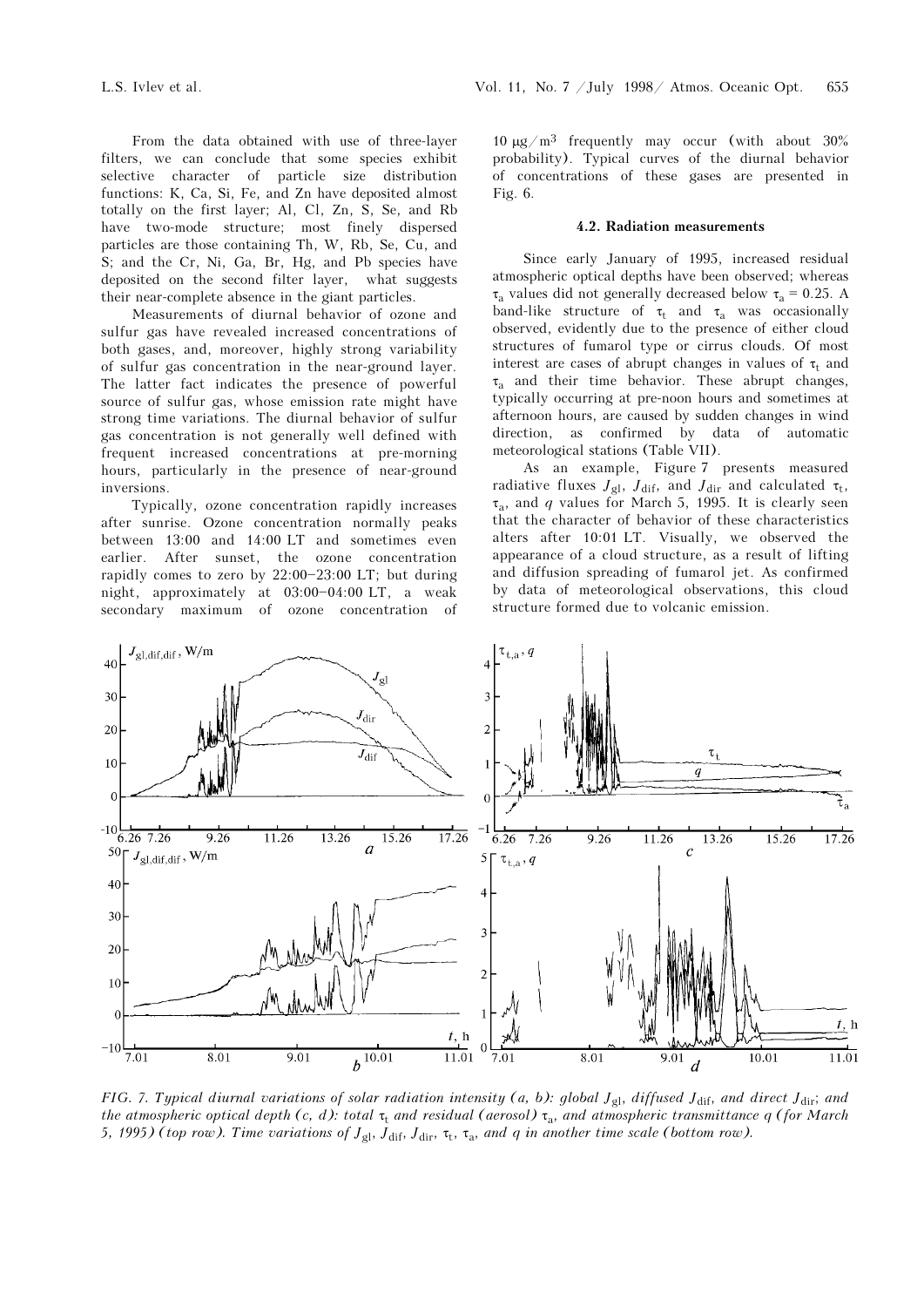TABLE VII. Repetition rate of wind direction at different time of a day at the University Center (CUICA) and in Volcancito for March 9-10, 1995.

| <b>CUICA</b>             |                                         |                                 |                                  |                                  |                                 |                                  |                                 |                                |                                  |                                    |                |                             |                                  |                                  |                                                                                                                                                                                                                                                                                                                                                                             |                     |                         |                      |                       |                                       |                |                     |                                 |                               |                                 |
|--------------------------|-----------------------------------------|---------------------------------|----------------------------------|----------------------------------|---------------------------------|----------------------------------|---------------------------------|--------------------------------|----------------------------------|------------------------------------|----------------|-----------------------------|----------------------------------|----------------------------------|-----------------------------------------------------------------------------------------------------------------------------------------------------------------------------------------------------------------------------------------------------------------------------------------------------------------------------------------------------------------------------|---------------------|-------------------------|----------------------|-----------------------|---------------------------------------|----------------|---------------------|---------------------------------|-------------------------------|---------------------------------|
| 68<br>$\overline{0}$     | $9 \cdot \text{March} \cdot 95$<br>22.5 | $9$ ]                           | $1 \mid 2$                       | $\pm 3$<br>÷                     | $4 \mid 5$<br>$6 \mid 6 \mid 3$ |                                  | 5                               | $\overline{6}$                 |                                  |                                    |                |                             |                                  |                                  | 6 7 8 9 10 11 12 13 14 15 16 17 18 19 20 21 22 23 24                                                                                                                                                                                                                                                                                                                        |                     |                         |                      |                       |                                       |                |                     |                                 |                               |                                 |
| 22.5                     | 45                                      | $\overline{1}$ i                | $\frac{8}{3}$                    | 4<br>÷                           |                                 | $\bar{3}$                        | 6 <sup>1</sup>                  | $\overline{2}$                 | $\frac{9}{2}$                    | 3 <sup>7</sup>                     |                |                             |                                  |                                  |                                                                                                                                                                                                                                                                                                                                                                             |                     |                         |                      |                       |                                       |                |                     |                                 |                               | $5 \overline{6}$                |
| 45<br>67.5               | 67.5<br>$\overline{90}$                 |                                 |                                  |                                  |                                 |                                  | $\overline{1}$ i $\overline{1}$ |                                |                                  | $2 \mid 2$                         |                |                             |                                  | -1                               |                                                                                                                                                                                                                                                                                                                                                                             |                     |                         |                      |                       |                                       |                |                     |                                 | $\overline{1}$ $\overline{7}$ |                                 |
| 90                       | 112.5                                   |                                 |                                  |                                  |                                 |                                  |                                 |                                |                                  | $\overline{2}$                     |                |                             |                                  |                                  |                                                                                                                                                                                                                                                                                                                                                                             |                     | -1                      |                      |                       |                                       |                |                     |                                 |                               |                                 |
| 112.5                    | 135                                     |                                 |                                  |                                  |                                 |                                  |                                 |                                |                                  |                                    |                |                             |                                  |                                  |                                                                                                                                                                                                                                                                                                                                                                             |                     | Ï                       |                      |                       |                                       |                |                     |                                 |                               |                                 |
| 135<br>157.5             | 157.5<br>180                            |                                 |                                  |                                  |                                 |                                  |                                 |                                |                                  |                                    | $2 \mid 2$     | $\frac{1}{2}$ 1             |                                  | -1<br>$\mathbf{1}$               |                                                                                                                                                                                                                                                                                                                                                                             |                     |                         | 3                    | 2                     | 2                                     | 4              | $\overline{1}$      |                                 |                               |                                 |
| <b>180</b>               | 202.5                                   |                                 |                                  |                                  |                                 |                                  |                                 |                                |                                  |                                    | $\overline{2}$ | -5                          | 4                                |                                  | 4                                                                                                                                                                                                                                                                                                                                                                           |                     | 5                       | 7                    | 4                     | 5                                     | 4              | 3                   |                                 |                               |                                 |
| 202.5                    | 225                                     |                                 |                                  |                                  |                                 |                                  |                                 |                                |                                  |                                    | $5^{\circ}$    | 4                           | $\overline{5}$                   | 5                                | $\overline{4}$<br>ŧ                                                                                                                                                                                                                                                                                                                                                         | 6                   | $\overline{4}$ i        | $\top$               | $6 \mid 4$            |                                       | $\overline{3}$ | $6 \mid 5$          |                                 |                               |                                 |
| 225<br>247.5             | 247.5<br>270                            |                                 |                                  |                                  |                                 |                                  |                                 |                                |                                  |                                    | 1              |                             | $\mathbf{1}$                     | З                                | 2                                                                                                                                                                                                                                                                                                                                                                           | 3<br>$\overline{2}$ |                         |                      |                       |                                       | $\overline{1}$ | 2                   | $\frac{1}{2}$ 5                 |                               |                                 |
| 270                      | 292.5                                   |                                 |                                  |                                  |                                 |                                  |                                 |                                |                                  |                                    |                | $\mathbf{1}$                | $\overline{2}$                   |                                  | 1                                                                                                                                                                                                                                                                                                                                                                           |                     |                         |                      |                       |                                       |                |                     |                                 |                               |                                 |
| 292.5                    | 315                                     |                                 |                                  |                                  |                                 |                                  |                                 |                                |                                  |                                    |                |                             |                                  |                                  |                                                                                                                                                                                                                                                                                                                                                                             |                     |                         |                      |                       |                                       |                |                     |                                 |                               |                                 |
| 315<br>337.5             | 337.5<br>360                            | 1<br>$\mathbf{1}$               | 1                                | 2                                | 6                               | $\overline{2}$<br>$\overline{4}$ |                                 | $\overline{3}$                 | -1<br>$\mathbf{1}$               | $\overline{3}$                     |                |                             |                                  |                                  |                                                                                                                                                                                                                                                                                                                                                                             |                     |                         |                      |                       |                                       |                |                     |                                 |                               |                                 |
| 69                       | 10 $\bullet$ March $\bullet$ 95 1       |                                 | 2                                | 3                                | $\overline{4}$                  | 5 <sup>1</sup>                   | 6<br>÷                          | 7                              | 8                                |                                    |                |                             |                                  |                                  | $9 \stackrel{1}{\equiv} 10 \stackrel{1}{\equiv} 11 \stackrel{1}{\equiv} 12 \stackrel{1}{\equiv} 13 \stackrel{1}{\equiv} 14 \stackrel{1}{\equiv} 15 \stackrel{1}{\equiv} 16 \stackrel{1}{\equiv} 17 \stackrel{1}{\equiv} 18 \stackrel{1}{\equiv} 19 \stackrel{1}{\equiv} 20 \stackrel{1}{\equiv} 21 \stackrel{1}{\equiv} 22 \stackrel{1}{\equiv} 23 \stackrel{1}{\equiv} 24$ |                     |                         |                      |                       |                                       |                |                     |                                 |                               |                                 |
| $\theta$                 | 22.5                                    | 3                               | $\overline{4}$                   | 6                                |                                 | $9$ 11 9                         | Ξ                               | 7                              | $\overline{1}$                   |                                    |                | $\overline{1}$              |                                  |                                  |                                                                                                                                                                                                                                                                                                                                                                             |                     |                         |                      |                       |                                       |                |                     |                                 | 4                             | $\frac{1}{2}$ 4                 |
| 22.5<br>45               | 45<br>67.5                              | $6 \frac{1}{3}$<br>$\mathbf{1}$ | $\overline{6}$<br>$\overline{2}$ | 6:<br>÷                          | $\overline{3}$                  |                                  | 3 <sup>1</sup>                  | $\overline{4}$<br>$\mathbf{1}$ | 4<br>$\overline{6}$              | 2<br>$\mathbf{1}$                  |                | 1                           |                                  |                                  |                                                                                                                                                                                                                                                                                                                                                                             |                     |                         |                      |                       |                                       |                |                     | 1                               | 7<br>-1                       | $\frac{1}{2}$ 8                 |
| 67.5                     | 90                                      |                                 |                                  |                                  |                                 |                                  |                                 |                                | T                                | $\overline{3}$ ]                   | 1              |                             |                                  | 1                                |                                                                                                                                                                                                                                                                                                                                                                             |                     |                         |                      |                       |                                       |                |                     |                                 |                               |                                 |
| 90<br>112.5              | 112.5<br>135                            |                                 |                                  |                                  |                                 |                                  |                                 |                                |                                  | $\overline{4}$                     | Ï              |                             |                                  |                                  |                                                                                                                                                                                                                                                                                                                                                                             |                     |                         |                      |                       |                                       |                |                     |                                 |                               |                                 |
| 135                      | 157.5                                   |                                 |                                  |                                  |                                 |                                  |                                 |                                |                                  | $\overline{2}$                     | 4              |                             |                                  |                                  |                                                                                                                                                                                                                                                                                                                                                                             |                     |                         |                      | $\overline{2}$        |                                       |                |                     | 4                               |                               |                                 |
| 157.5                    | 180                                     |                                 |                                  |                                  |                                 |                                  |                                 |                                |                                  |                                    | $\overline{2}$ |                             |                                  | 3                                |                                                                                                                                                                                                                                                                                                                                                                             | 4                   |                         |                      | 4                     | $\frac{1}{2}$ 3                       |                |                     | $\mathbf{1}$                    |                               |                                 |
| 180<br>202.5             | 202.5                                   |                                 |                                  |                                  |                                 |                                  |                                 |                                |                                  |                                    | 4              |                             | $\overline{4}$<br>$\overline{2}$ | 1<br>3                           | $\overline{2}$<br>3                                                                                                                                                                                                                                                                                                                                                         | 3<br>2              | 3<br>4                  | $\overline{6}$<br>3  | 4                     | $\overline{6}$<br>ŧ<br>$\overline{3}$ | $\frac{5}{3}$  | 4<br>$\overline{3}$ |                                 |                               |                                 |
| $\frac{225}{247.5}$      | $\frac{225}{247.5}$                     |                                 |                                  |                                  |                                 |                                  |                                 |                                |                                  |                                    |                |                             |                                  |                                  |                                                                                                                                                                                                                                                                                                                                                                             |                     | $\overline{2}$          |                      |                       |                                       | 4              | $\overline{2}$      | $\frac{3}{2}$                   |                               |                                 |
|                          | 270                                     |                                 |                                  |                                  |                                 |                                  |                                 |                                |                                  |                                    |                |                             |                                  |                                  |                                                                                                                                                                                                                                                                                                                                                                             | T                   | $\overline{2}$          |                      |                       |                                       |                | $\overline{3}$      |                                 |                               |                                 |
| $\frac{1}{270}$<br>292.5 | 292.5<br>$\overline{315}$               |                                 |                                  |                                  |                                 |                                  |                                 |                                |                                  |                                    |                |                             |                                  | $2$ 1 1 1                        |                                                                                                                                                                                                                                                                                                                                                                             |                     |                         |                      |                       |                                       |                |                     |                                 |                               |                                 |
| 315                      | 337.5                                   |                                 |                                  |                                  |                                 |                                  |                                 |                                |                                  |                                    |                | 1                           |                                  |                                  |                                                                                                                                                                                                                                                                                                                                                                             |                     |                         |                      |                       |                                       |                |                     | $\top$                          |                               |                                 |
| 337.5                    | 360                                     |                                 |                                  |                                  |                                 | -1                               |                                 |                                |                                  |                                    |                |                             | $\overline{2}$                   |                                  |                                                                                                                                                                                                                                                                                                                                                                             |                     |                         |                      |                       |                                       |                |                     |                                 |                               |                                 |
| Volcancito<br>68         | $9 \cdot \text{March} \cdot 95$         | ÷.                              |                                  | $1 \ 2 \ 3 \ 4 \ 5 \ 6$          |                                 |                                  |                                 |                                | $8^{\circ}$                      |                                    |                |                             |                                  |                                  | 9 10 11 12 13 14 15 16 17 18 19 20 21 22 23 24                                                                                                                                                                                                                                                                                                                              |                     |                         |                      |                       |                                       |                |                     |                                 |                               |                                 |
| $\overline{0}$           | 22.5                                    |                                 |                                  |                                  |                                 |                                  | $\overline{2}$                  |                                |                                  |                                    |                | 3                           |                                  |                                  |                                                                                                                                                                                                                                                                                                                                                                             |                     | 3                       |                      |                       | $\mathbf{1}$                          | 6              | -2                  | i 1                             |                               |                                 |
| 22.5                     | 45                                      |                                 |                                  |                                  |                                 |                                  | $\overline{3}$                  |                                | $2 \nmid 1$                      |                                    | $\mathbf{1}$   | $\frac{1}{3}$ $\frac{1}{1}$ |                                  |                                  |                                                                                                                                                                                                                                                                                                                                                                             | 1                   | $\overline{2}$          |                      | 1                     | ÷                                     |                | 4:10:1              |                                 |                               |                                 |
| 45<br>67.5               | 67.5<br>$90^\circ$                      |                                 |                                  |                                  |                                 | 1                                | $\overline{2}$                  |                                | $\mathbf{1}$                     | 2<br>$\overline{3}$ $\overline{4}$ | $\mathbf{1}$   |                             | 1                                |                                  |                                                                                                                                                                                                                                                                                                                                                                             | 2                   | $\pm$ 1 $\pm$           |                      |                       | $\mathbf{1}$                          | 1              |                     | $\overline{2}$<br>T             |                               |                                 |
| $\frac{90}{112.5}$       | 112.5                                   |                                 |                                  |                                  |                                 |                                  |                                 |                                |                                  | 3                                  |                |                             | T2                               |                                  |                                                                                                                                                                                                                                                                                                                                                                             |                     |                         |                      |                       |                                       |                |                     | $\mathbf{1}$                    | -1                            |                                 |
|                          | 135                                     |                                 |                                  |                                  |                                 |                                  |                                 |                                |                                  |                                    |                |                             | $2^{\dagger}$                    | 2                                |                                                                                                                                                                                                                                                                                                                                                                             | $\pm$ 1             |                         | 4:                   | $\overline{1}$        | $\frac{1}{2}$                         |                |                     | 4                               | $\overline{2}$<br>÷           |                                 |
| 135<br>157.5             | 157.5<br>180                            | 10 <sup>3</sup>                 |                                  | $\overline{1}$<br>4              | 1                               | 2                                |                                 |                                |                                  | 1                                  |                | $\overline{1}$              | $\overline{2}$                   | $\overline{1}$<br>-1<br>÷.       | -1                                                                                                                                                                                                                                                                                                                                                                          | 3                   |                         | 1:<br>3†             | 5<br>$3 \mid 3$       | : 3                                   |                |                     | $\mathbf{1}$                    | $\overline{2}$<br>÷<br>3      | $\overline{\mathbf{3}}$         |
| $\frac{180}{202.5}$      | 202.5                                   | 2 <sup>1</sup>                  | 4                                | $\overline{4}$                   | 6                               | 3                                |                                 |                                |                                  | 1 <sup>i</sup>                     | $\overline{1}$ |                             | 1                                | 3                                |                                                                                                                                                                                                                                                                                                                                                                             |                     |                         |                      | 1                     |                                       |                |                     |                                 | $\overline{2}$                | $\overline{8}$                  |
| 225                      | 225<br>247.5                            |                                 |                                  | $\overline{3}$                   | $\overline{4}$<br>T             | $3+$                             | -1                              | 7                              |                                  | 1                                  | $\overline{1}$ |                             |                                  | $\frac{2}{1}$                    | 4                                                                                                                                                                                                                                                                                                                                                                           | 3<br>$\top$         | Ĩ.                      |                      |                       |                                       |                |                     |                                 |                               | $\overline{1}$                  |
| 247.5                    | 270                                     |                                 |                                  |                                  |                                 | $1\pm$                           | ŧ<br>1                          | 2                              | T                                |                                    |                |                             |                                  |                                  |                                                                                                                                                                                                                                                                                                                                                                             |                     | 1                       |                      |                       |                                       |                |                     |                                 |                               |                                 |
| 270                      | 292.5                                   |                                 |                                  |                                  |                                 |                                  |                                 |                                |                                  |                                    |                |                             | Ŧ                                |                                  |                                                                                                                                                                                                                                                                                                                                                                             |                     |                         |                      |                       |                                       |                |                     |                                 |                               |                                 |
| 292.5<br>315             | $\overline{315}$<br>337.5               |                                 |                                  |                                  |                                 |                                  |                                 | $\frac{2}{2}$                  | $\overline{3}$<br>$\overline{1}$ |                                    |                | $\mathbf{1}$                |                                  |                                  |                                                                                                                                                                                                                                                                                                                                                                             |                     | -1                      |                      |                       | 1                                     |                |                     |                                 |                               |                                 |
| 337.5                    | 360                                     |                                 |                                  |                                  |                                 | 1                                | $1 \equiv$<br>÷                 | $\overline{1}$                 |                                  |                                    |                |                             |                                  | 1                                |                                                                                                                                                                                                                                                                                                                                                                             |                     |                         |                      |                       | $\mathbf{1}$                          | 1:             |                     |                                 |                               |                                 |
| 69                       | 10 • March • 95 $1 \nvert 2 \nvert 3$   |                                 |                                  |                                  |                                 | $4 \t3 \t5 \t6 \t7$              |                                 |                                |                                  |                                    |                |                             |                                  |                                  | $\frac{1}{2}$ 8 $\frac{1}{2}$ 9 $\frac{1}{2}$ 10 $\frac{1}{2}$ 11 $\frac{1}{2}$ 12 $\frac{1}{2}$ 13 $\frac{1}{2}$ 14 $\frac{1}{2}$ 15 $\frac{1}{2}$ 16 $\frac{1}{2}$ 17 $\frac{1}{2}$ 18 $\frac{1}{2}$ 19 $\frac{1}{2}$ 20 $\frac{1}{2}$ 21 $\frac{1}{2}$ 22 $\frac{1}{2}$ 23 $\frac{1}{2}$ 24                                                                              |                     |                         |                      |                       |                                       |                |                     |                                 |                               |                                 |
| $\overline{0}$<br>22.5   | 22.5<br>45                              |                                 |                                  |                                  |                                 |                                  |                                 |                                |                                  |                                    |                |                             |                                  |                                  |                                                                                                                                                                                                                                                                                                                                                                             |                     |                         |                      | $\overline{1}$ 1<br>1 | $\pm 1$<br>$\overline{16}$            |                |                     |                                 |                               |                                 |
| 45                       | 67.5                                    |                                 |                                  |                                  |                                 |                                  |                                 |                                |                                  |                                    |                |                             |                                  |                                  |                                                                                                                                                                                                                                                                                                                                                                             |                     |                         |                      |                       | $\overline{2}$                        | $\frac{12}{3}$ |                     |                                 |                               |                                 |
| 67.5<br>90               | $\overline{90}$<br>112.5                |                                 |                                  |                                  |                                 |                                  |                                 |                                |                                  |                                    |                |                             |                                  |                                  |                                                                                                                                                                                                                                                                                                                                                                             | 1                   | $\overline{2}$          | -1<br>$\overline{3}$ | $\frac{2}{3}$         |                                       |                |                     |                                 |                               |                                 |
| 112.5                    | 135                                     |                                 |                                  |                                  |                                 |                                  |                                 |                                |                                  | 1 : 1                              | 4              |                             | 1:                               | $\overline{2}$                   |                                                                                                                                                                                                                                                                                                                                                                             | 3                   | $\bar{2}$               | $\frac{1}{3}$ 3      |                       |                                       | -1             |                     |                                 |                               |                                 |
| 135                      | 157.5                                   |                                 | 7                                | $\mathbf{1}$                     | $\overline{2}$                  |                                  |                                 |                                |                                  |                                    |                | 5                           | 2                                |                                  | 6                                                                                                                                                                                                                                                                                                                                                                           | 5                   | $\overline{3}$          | $\overline{13}$      |                       |                                       | $\mathbb{T}$   |                     |                                 |                               | $\overline{4}$   $\overline{2}$ |
| 157.5<br>180             | 180<br>202.5                            | 7.<br>$5^{\circ}$               | 2                                | $3 \mid 11 \mid 7 \mid 2 \mid 1$ |                                 | 3   10   11   12   8             |                                 |                                | $\overline{3}$ ]                 | $\frac{7}{4}$<br>$\overline{4}$    | 3              | 6<br>$\overline{1}$<br>÷.   | $\overline{5}$<br>$\overline{2}$ | $\overline{2}$<br>$\overline{3}$ | 3                                                                                                                                                                                                                                                                                                                                                                           | 3                   | $\overline{1}$<br>$T$ : | 1                    |                       |                                       | $1 \pm$        | -1                  |                                 |                               |                                 |
| 202.5                    | 225                                     |                                 |                                  |                                  |                                 |                                  |                                 |                                |                                  | $\mathbf{1}$                       |                |                             | $\hat{1}$                        | $\overline{3}$                   | $\overline{3}$                                                                                                                                                                                                                                                                                                                                                              |                     |                         |                      |                       |                                       | $\overline{1}$ |                     |                                 |                               |                                 |
| $\frac{225}{247.5}$      | 247.5                                   |                                 |                                  |                                  |                                 |                                  |                                 |                                |                                  |                                    |                |                             |                                  | $\overline{1}$                   |                                                                                                                                                                                                                                                                                                                                                                             |                     |                         |                      |                       |                                       |                | $\mathfrak{D}$      |                                 |                               |                                 |
| 270                      | 270<br>292.5                            |                                 |                                  |                                  |                                 |                                  |                                 |                                |                                  |                                    |                |                             |                                  |                                  |                                                                                                                                                                                                                                                                                                                                                                             |                     | 1                       |                      |                       | 1                                     |                | $3 \mid 6 \mid$     | $3 \nvert 2$<br>$2 \mid 9 \mid$ |                               | $\frac{1}{2}$ 3<br>$6 \mid 6$   |
| 292.5                    | 315                                     |                                 |                                  |                                  |                                 |                                  |                                 |                                |                                  |                                    |                |                             |                                  |                                  |                                                                                                                                                                                                                                                                                                                                                                             |                     |                         |                      |                       |                                       |                | $\mathbf{1}$        |                                 |                               | $\mathbf{1}$                    |
| $\overline{315}$         | 337.5                                   |                                 |                                  |                                  |                                 |                                  |                                 |                                |                                  |                                    |                |                             |                                  |                                  |                                                                                                                                                                                                                                                                                                                                                                             |                     |                         |                      |                       |                                       |                |                     |                                 |                               |                                 |
| 337.5                    | 360                                     |                                 |                                  |                                  |                                 |                                  |                                 |                                |                                  |                                    |                |                             |                                  |                                  |                                                                                                                                                                                                                                                                                                                                                                             |                     |                         |                      |                       |                                       |                |                     |                                 |                               |                                 |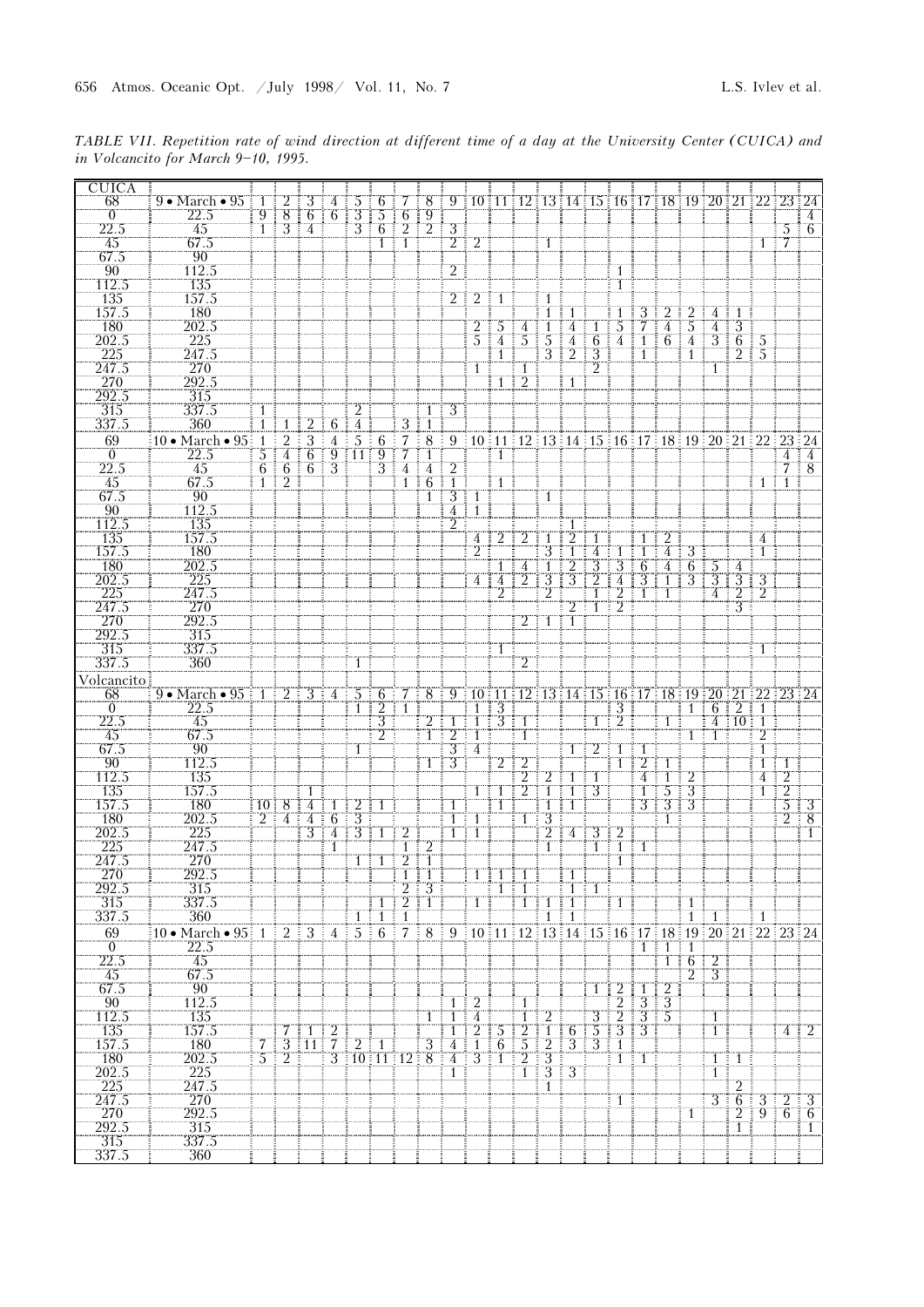Figure 8 presents the data on wind direction in the regions of Volcancito and the University Center acquired on March 4 and 5; as is clearly seen, wind rapidly veers at both locations in the morning hours. In the region of Colima-city, it then comes back to the original direction (to within ±20°) at the evening hours and veers again in the morning of March 5. Unlike, in the region of Volcancito, wind veers by  $70-80°$  during a day on March 5 and does not turn back. All these factors have led to breakdown of fumarol jet into separate pieces, in which the conversion of  $SO_2$  into sulfuric acid and sulfates took place with subsequent growth of thus formed particles at nighttime hours (see Fig. 8). For comparison, we also present the data on atmospheric optical characteristics for March 10 (Fig. 9), the day before which no directed air flow was recorded in the region of Volcancito.

We noted a weak wind with varying direction, that prohibited formation of fumarol jet or a cloud structure of other type (see Table VII). As seen from Fig. 9, the total and residual atmospheric optical depths both slightly increase between 10:15 and 10:55 LT, the time of volcanic cloud passage over rancho Refuhio. The tropospheric air had low relative humidity; so, no condensational particle growth was observed in the cloud.



FIG. 8. Wind direction  $(a)$  and relative humidity  $(b)$ for two locations: Volcancito (crosses) and University Center (open circles) on March  $4-5$ , 1995.



FIG. 9. Diurnal behavior of atmospheric optical parameters (a, b)  $\tau_t$ ,  $\tau_a$ , and q (for rancho Refuhio); wind speed  $(c)$ ; and relative humidity  $(d)$  in Volcancito on March 9, 1995.

# 4.3. Integrated experiments in May of 1995

To estimate the eruption influence on atmospheric processes, of great interest was to measure atmospheric characteristics simultaneously at several locations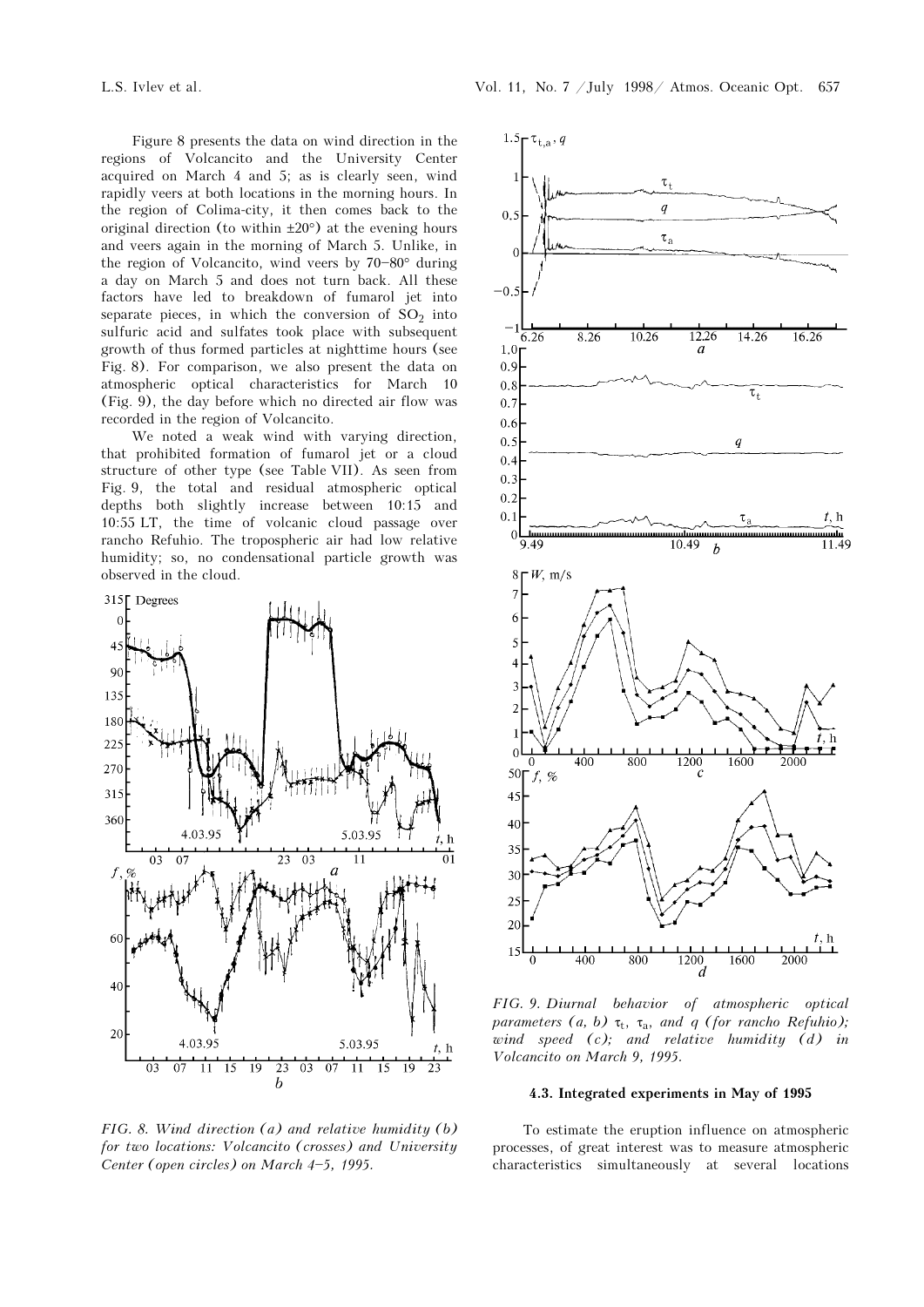around the volcano. However, this was beyond our capabilities; so we performed three successive measurements at different separations from the volcano and at times quite close to one another. The first series of measurements was carried out in the region of Playon valley between Fuego de Colima and Nevada de Colima volcanoes between May 9 and 11, the second series was performed in the rancho Refuhio between May 17 and 20, and the third series was performed at the University Center for Atmospheric Studies since May 20.

## 4.3.1. Measurements in Playon valley

Measurements of aerosol characteristics, aerosol sampling with subsequent multielement analysis, and measurements of ozone concentration and sampling dry deposit onto polyethylene substrate all were performed in the not easily accessible region, at 3200 m height, far from the populated centers, and immediately below the crater of Fuego de Colima volcano. In the region,

where measurements were conducted, there were no sources of artificial pollutants: no camp-fires were lit, and no cars approached closer than 1 km to the measurement site, so it can be considered anthropogenically unaffected.

The mean diurnal variations of aerosol characteristics obtained from photoelectric counter measurements are presented in Table VIII. On May 10, two measurements of particle size distribution, at 12:00 and 13:00 LT, were performed in the immediate vicinity of Volcancito at the height of 3400 m. In comparison with measurements at a lower height in the Playon valley, the obtained volume particle size distribution functions  $dV/dr$  have significantly higher values in the particle size range  $0.5 < d < 7$  µm and much higher values in the size range  $2 \ge d \ge 0.5$  µm. At nighttime hours, the lowest concentrations of giant particles were recorded. In some measurement series, the first three counter channels indicated no particles present in this size range  $d \geq 4$  um.

TABLE VIII.  $dV/dr$  values from the measurements on May 9-11, 1995, in the region of Playon.

| $\overline{d}$ , | Minimum      |       |       |        |              |       |       | Local time, h |       |          |       |      |       |
|------------------|--------------|-------|-------|--------|--------------|-------|-------|---------------|-------|----------|-------|------|-------|
| $\mu$ m          |              | 01    | 03    | 05     | 06           | 07    | 08    | 09            | 10    | 11       | 12    | 13   | 14    |
| 12.5             | $\theta$     | 0.748 | 0.308 | 0.01   | $\mathbf{0}$ | 0.442 | 0.879 | 1.01          | 2.21  | 2.64     | 1.32  | 1.85 | 2.21  |
| 8.5              | $\mathbf{0}$ | 1.31  | 0.567 | 0.173  | $\theta$     | 0.275 | 1.10  | 1.33          | 0.247 | 0.987    | 1.97  | 2.86 | 1.73  |
| 5.5              | $\theta$     | 2.13  | 0.257 | 0.0612 | $\theta$     | 1.68  | 1.39  | 1.42          | 2.49  | 1.39     | 4.11  | 2.17 | 2.49  |
| 3.0              | 0.101        | 2.66  | 0.770 | 0.101  | 0.129        | 0.330 | 1.47  | 1.98          | 2.64  | 0.572    | 4.03  | 3.30 | 4.64  |
| 1.75             | 0.016        | 1.38  | 0.498 | 0.048  | 0.0160       | 0.408 | 2.62  | 1.24          | 0.600 | 1.02     | 1.20  | 1.62 | 0.456 |
| 1.25             | 0.016        | 0.664 | 0.388 | 0.016  | 0.0480       | 0.504 | 2.24  | 1.45          | 1.19  | 1.01     | 1.10  | 1.67 | 0.770 |
| 0.95             | 0.040        | 2.09  | 0.227 | 0.040  | 0.227        | 1.60  | 5.97  | 2.76          | 2.76  | 4.41     | 0.733 | 1.20 | 2.57  |
| 0.85             | 0.0133       | 3.01  | 1.08  | 2.59   | 0.0133       | 5.28  | 30.3  | 2.69          | 9.09  | 10.2     | 2.31  | 3.45 | 5.44  |
| 0.75             | 0.0533       | 15.6  | 15.6  | 13.7   | 0.0533       | 12.5  | 46.2  | 17.3          | 19.8  | 8.13     | 9.45  | 2.29 | 12.3  |
| 0.65             | 10.0         | 39.1  | 26.4  | 37.7   | 10.0         | 44.1  | 99.9  | 41.4          | 84.9  | 146.0    | 37.5  | 15.9 | 25.8  |
| 0.55             | 29.0         | 52.2  | 43.7  | 44.1   | 41.6         | 64.4  | 86.4  | 79.2          | 77.4  | 48.6     | 43.2  | 39.6 | 57.6  |
| 0.47             | $\mathbf{0}$ | 61.8  | 47.6  | 54.8   | 48.0         | 31.0  | 24.0  | 112.0         | 2.0   | $\theta$ | 46.0  | 52.0 | 42.0  |

| $\overline{d}$ , |      |       |       |       |       | Local time, h |       |       |       |       | Average | Volcancito |      |
|------------------|------|-------|-------|-------|-------|---------------|-------|-------|-------|-------|---------|------------|------|
| μm               | 15   | 16    | 17    | 18    | 19    | 20            | 21    | 22    | 23    | 24    |         | 12         | 13   |
| 12.5             | 3.53 | 4.84  | 2.21  | 1.32  | 1.76  | 0.880         | 0.767 | 1.54  | 2.51  | 1.54  | 1.47    | 1.45       | 2.42 |
| 8.5              | 2.71 | 2.22  | 2.22  | 1.60  | 0.814 | 0.863         | 0.740 | 1.11  | 1.31  | 1.36  | 1.23    | 3.21       | 13.4 |
| 5.5              | 3.37 | 2.20  | 3.74  | 3.34  | 2.25  | 1.58          | 1.76  | 1.91  | 1.41  | 1.91  | 1.86    | 5.04       | 7.33 |
| 3.0              | 4.58 | 7.48  | 5.28  | 3.85  | 3.23  | 2.38          | 2.20  | 1.89  | 2.88  | 2.66  | 2.60    | 4.07       | 6.38 |
| 1.75             | 1.94 | 0.840 | 0.660 | 0.780 | 1.14  | 1.14          | 1.04  | 0.960 | 1.08  | 1.26  | 0.996   | 4.56       | 2.40 |
| 1.25             | 1.08 | 2.29  | 1.28  | 0.968 | 1.05  | 0.880         | 0.770 | 0.836 | 0.880 | 0.814 | 0.954   | 1.54       | 0.44 |
| 0.95             | 1.47 | 2.39  | 1.29  | 1.71  | 1.47  | 2.21          | 1.47  | 1.65  | 1.75  | 1.88  | 1.84    | 2.30       | 6.72 |
| 0.85             | 6.15 | 2.95  | 2.43  | 2.08  | 2.95  | 2.75          | 4.80  | 4.67  | 4.80  | 3.81  | 4.99    | 12.5       | 5.25 |
| 0.75             | 83.6 | 9.24  | 4.53  | 2.53  | 7.35  | 8.36          | 12.8  | 1.72  | 22.4  | 18.0  | 16.8    | 27.7       | 15.4 |
| 0.65             | 72.3 | 17.1  | 13.2  | 13.2  | 22.8  | 20.1          | 44.4  | 43.8  | 42.6  | 40.2  | 42.9    | 94.5       | 27.6 |
| 0.55             | 43.4 | 52.6  | 31.2  | 47.7  | 49.3  | 29.0          | 79.2  | 75.6  | 73.8  | 69.9  | 55.3    | 69.3       | 64.2 |
| 0.47             | 28.0 | 74.6  | 80.0  | 74.0  | 62.6  | 70.3          | 35    | 46.0  | 53.6  | 52.0  | 50.7    | 14.0       | 65.0 |

Figure 10 presents average volume particle size distribution functions for different time of a day. The well-defined diurnal evolution of particle size spectrum is observed: three modes of particle size distribution coexist and simultaneously change as functions of nearground wind velocity and soil and air temperatures. In the afternoon, the strong minimum for the particles with size from 0.9 to 2 μm disappears due to the same factors. At nighttime hours, the maximum disappears for particles with  $d > 7 \mu m$ .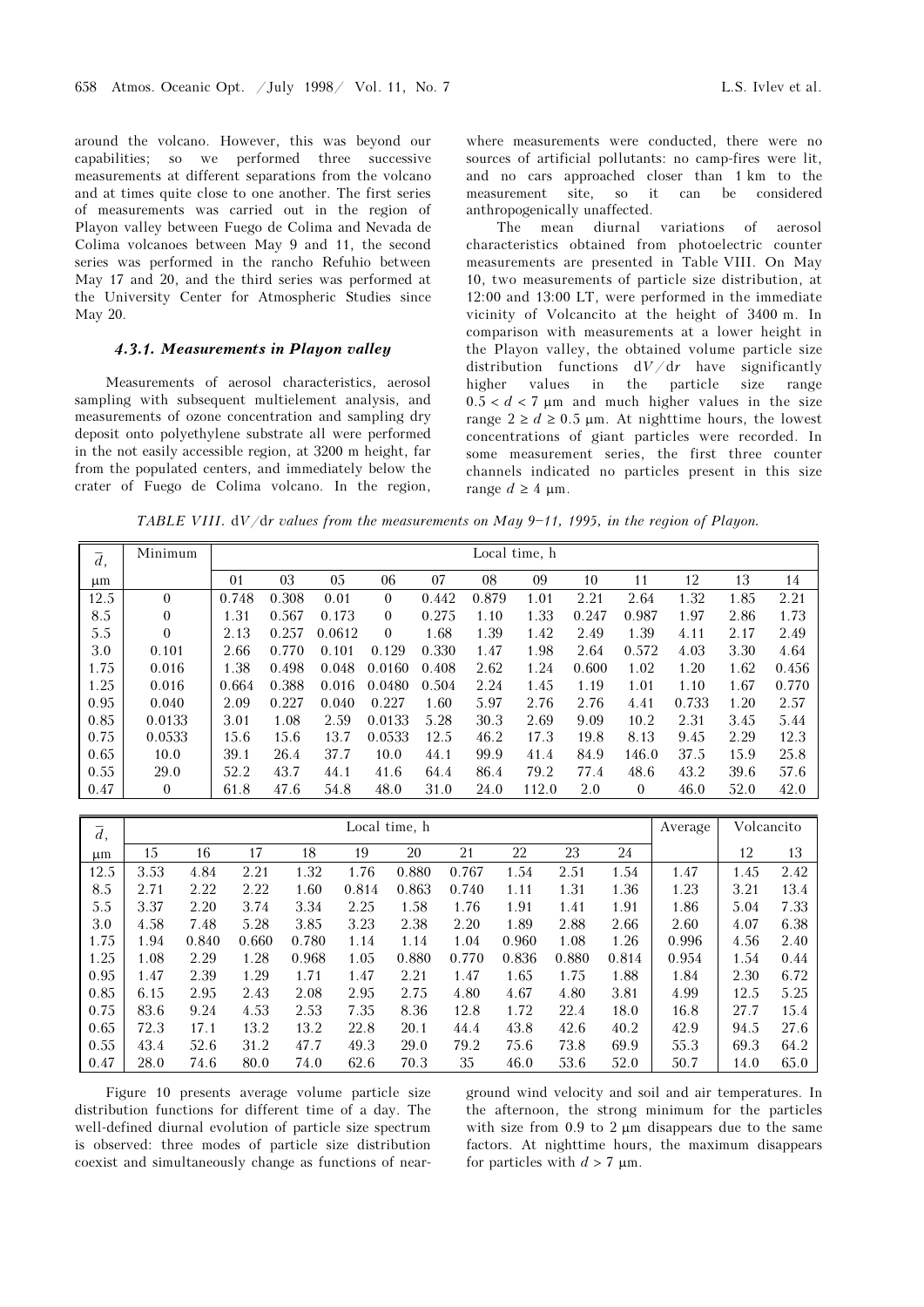

FIG. 10. Average size distributions of the volume aerosol density for different times of a day:  $07:00-09:00$  LT (1), 10:00-12:00 LT (2), and 14:00-15:00 LT (3); as well as diurnal behaviors of number density N<sub>a</sub> of aerosol particles with  $d > 0.4$  µm and ozone concentration [O<sub>3</sub>] in ppbv on May 9-11, 1995, at Playon.

The turbulent exchange and convective motions of air masses are time varying processes, and their modulating effect is clearly seen in the diurnal behaviors of aerosol and ozone concentrations (Fig. 10b). Evidently, these processes cause minima in  $N_a$  and [O<sub>3</sub>] concentrations at 12:00-13:00 and 15:30-17:00 LT, whereas particle sedimentation in absence of turbulence is responsible for  $N_a$  maximum at 23:00 LT. From radiation measurements at rancho Refuhio, as part of the experiment, we determined a marked increase of aerosol concentration in the entire atmospheric depth. The residual aerosol optical depth  $\tau_a$ varied from 1 on May 9 to  $1.8-2$  on May 11. However, on May 9 at  $14:00-15:00$  LT,  $\tau_a$  increased to 3.5-4.0, probably due to the strongest volcanic emission on that same day.

The results of multielement analysis of aerosol samples and dry deposit on the polyethylene film are presented in Table IX. It follows from these data that the highest aerosol concentration due to volcanic eruption occurred on May 9, precisely when the  $\tau_a$ maximum was observed at rancho Refuhio in afternoon hours. Interestingly, sampled aerosol particles were larger than that on subsequent days and mostly contained terrogenic species Si, Al, Ca, Fe, and K. During night between May 10 and 11, sulfur-bearing particles rapidly increased in concentration most probably due to conversion of sulfur gas into aerosols; this is consistent with observed increase in residual optical depth  $\tau_a$  on May 11-12.

TABLE IX. Results of multielement analysis of aerosol samples and dry deposit acquired in the region of Playon on May 9-11, 1995.

|           |           | Aerosol samples, $ng/m3$          |                |                | Deposit,                |
|-----------|-----------|-----------------------------------|----------------|----------------|-------------------------|
| $Spe-$    | 9.05      | $9 - 10.05$                       | $10 - 11.05$   |                | $ng/m^2$                |
| cies      |           | 10.00-19.00 20.00-6.30 19.00-7.15 |                |                |                         |
| Al        | 1660      | ${}< 800$                         | < 700          | $1400+$        | $-400$                  |
| Si        | 44300     | 3500                              | 5900           | 34800          | 800                     |
| ${\bf P}$ | ${}< 300$ | 210                               | ${}< 200$      | ${}< 400$      |                         |
| ${\bf S}$ | 3040      | 7190                              | 11220          | 1400           | 300                     |
| Cl        | 550       | ${}< 200$                         | $<100\,$       | ${}< 200$      |                         |
| $\rm K$   | 260       | $< 60$                            | 50             | 530            | 20                      |
| Ca        | 1020      | 150                               | 150            | 2200           | 400                     |
| Ti        | 119       | 11                                | 8              | 230            | 50                      |
| Cr        | 21        | 20                                | 12             | 40             | 16                      |
| Mn        | 44        | 20                                | 19             | 104            | 16                      |
| Fe        | 985       | 50                                | 93             | 3000           | 300                     |
| Ni        | 4.3       | 1.2                               | 2              | 14             | 5                       |
| Cu        | < 10      | < 10                              | 6.4            | 8              | 6                       |
| Zn        | < 2       | 12.3                              | < 2            | 67             | 6                       |
| Ga        | < 1       | < 1                               | < 1            | $\overline{4}$ | $\overline{\mathbf{c}}$ |
| Se        | 3.2       | 0.6                               | 0.6            | 9              | $\overline{c}$          |
| Br        | 5.8       | 5                                 | 4.9            | 6              | 3                       |
| Rb        | 3.1       | 3.7                               | 5.9            | 10             | $\overline{4}$          |
| Sr        | 20        | 7                                 | $\overline{4}$ | 72             | 5                       |
| Zr        | 12        | 11                                | 18             | 22             | 6                       |
| Hg        |           | 6                                 | 3              |                |                         |
| Pb        | 1.1       | 0.3                               | < 5            | < 40           |                         |
| Th        | 8         | 14                                | 16             |                |                         |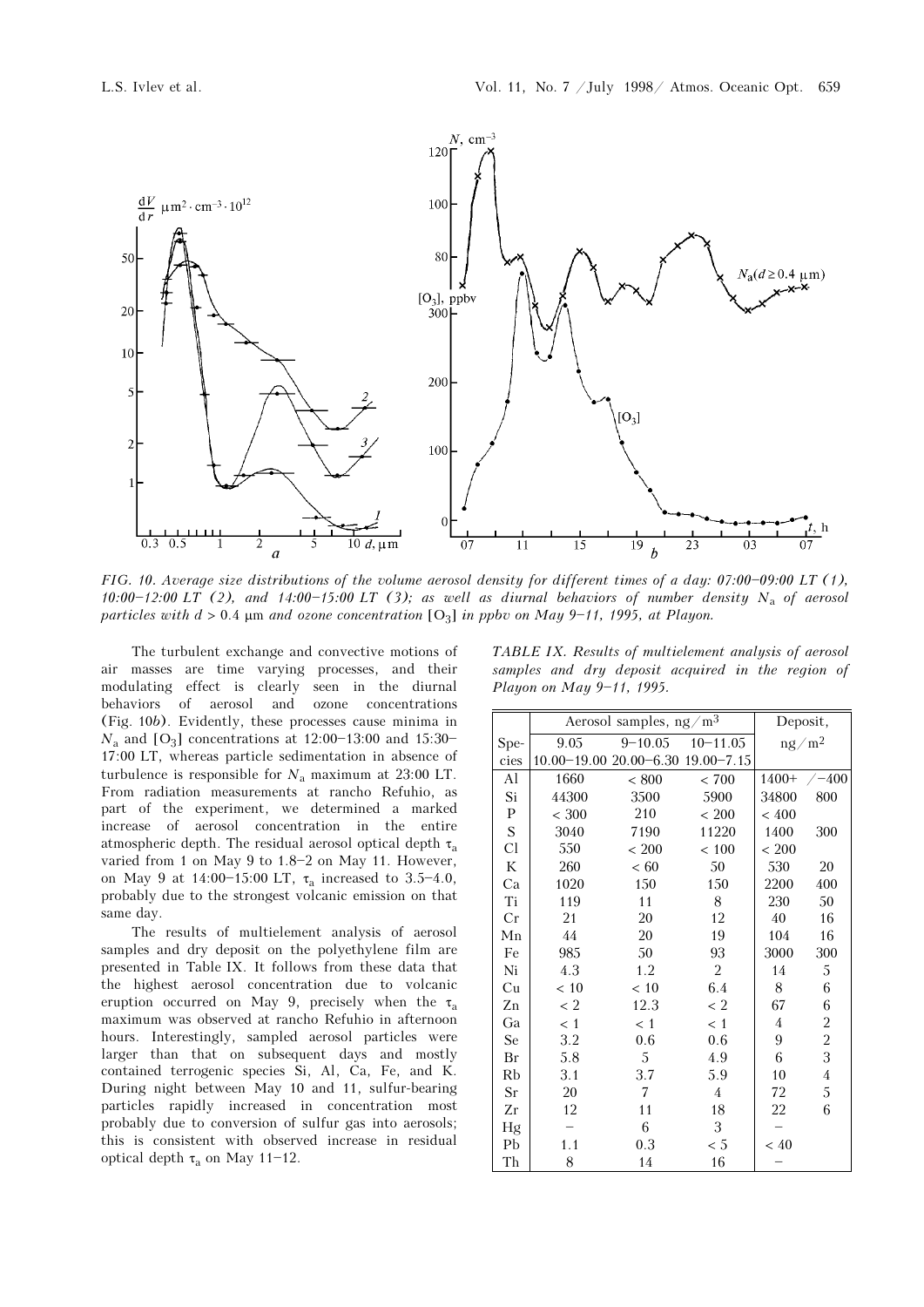#### 4.3.2. Observations at rancho Refuhio

Measurements of aerosol and radiative characteristics, as well as near-ground ozone concentration were performed on three days: May 17, 18, and 19. Variations of the mean  $\Delta N_a(d_i - d_{i-1})$  (in cm<sup>-3</sup>) and [O<sub>3</sub>] (in  $\mu$ g/m<sup>3</sup>) values during this time period are presented in Table X. As seen, midday variations of  $N_a$  and  $[O_3]$  here are not so clearly correlated as in Playon region, probably due to the strong influence of advection of air masses on these characteristics. It should be noted that overnight the ozone concentration substantially decreases to small, but nonzero values (Fig. 11).

Aerosol concentration in the region of rancho Refuhio is much lower than in Colima-city, while variations of particle concentration are less pronounced than in Playon region. The diurnal behavior of particle size spectrum has a regular character, attributable to the processes of air mass circulation; however it may be occasionally distorted by irregular volcanic emissions.

The similar situation takes place for the residual atmospheric optical depth. In most cases,  $\tau_a$  is practically constant during a day and slightly increases in the afternoon; but sometimes it may suddenly change. For instance, on May 17-19, increased atmospheric turbidity was observed. The optical depth  $\tau_a$  exceeded unity almost all the time; and atmospheric turbidity rapidly increased on May 19, as early as at 07:00 LT. It should be noted that this agrees reasonably well with the data of photoelectric counter and the results of multielement analysis of aerosol samples (Table XI). Compared with Colimacity, the concentrations of most species here are substantially lower, except for Hg, Cr, Ni, Th, and Se species, whose increased concentrations are probably due to specific features of their emission to the atmosphere and specific evolution of particles containing them.



FIG. 11. Average diurnal behavior of near-ground ozone concentration in May of 1995 at three locations: the University Center (closed circles, dashed line), rancho Refuhio (open circles, solid line), and Playon (crosses, dot-and-dash line).

TABLE X. Diurnal behavior of particle number density  $\Delta N_a(d_i - d_{i-1})$  (in 1/liter) and ozone concentration [O<sub>3</sub>]  $(in \mu g/m^3)$  at rancho Refuhio in May of 1995.

| $\Delta d$ , µm | Local time, h |       |       |              |       |       |       |       |       |       |       |        |
|-----------------|---------------|-------|-------|--------------|-------|-------|-------|-------|-------|-------|-------|--------|
|                 | 01            | 02    | 03    | 04           | 05    | 06    | 07    | 08    | 09    | 10    | 11    | 12     |
| >10             | 3             | 1.5   | 1.5   | $\mathbf{1}$ | 1.7   | 1.5   | 8     | 8.5   | 8     | 10    | 9     | 10     |
| $10 - 7$        | $\mathbf{1}$  | 3.5   | 4.5   | 4.8          | 2     | 3     | 14    | 17    | 14    | 13    | 22    | $\, 8$ |
| $7 - 4$         | 6             | 9     | 4     | 1.2          | 15    | 8     | 3     | 33.5  | 28    | 30    | 95    | 32     |
| $4 - 2$         | 32            | 34    | 28    | 26           | 44    | 70.5  | 85    | 100   | 188   | 187   | 225   | 190    |
| $2 - 1.5$       | 12            | 27    | 16    | 34           | 54    | 39    | 74    | 90    | 71    | 84    | 88    | 110    |
| $1.5 - 1.0$     | 30            | 24    | 41    | 113          | 180   | 126   | 300   | 176   | 177   | 167   | 212   | 254    |
| $1.0 - 0.9$     | 50            | 116   | 38    | 50           | 113   | 212   | 636   | 515   | 100   | 323   | 443   | 172    |
| $0.9 - 0.8$     | 90            | 485   | 917   | 570          | 190   | 1240  | 1500  | 1000  | 294   | 220   | 575   | 567    |
| $0.8 - 0.7$     | 1530          | 4100  | 7650  | 4600         | 1800  | 10100 | 10080 | 4360  | 670   | 1170  | 2000  | 1030   |
| $0.7 - 0.6$     | 10050         | 10400 | 10200 | 8800         | 6500  | 10600 | 8000  | 17200 | 2950  | 3200  | 5480  | 2940   |
| $0.6 - 0.5$     | 32000         | 28400 | 24200 | 25900        | 29800 | 22100 | 24500 | 30000 | 15300 | 22500 | 18400 | 22000  |
| $0.5 - 0.4$     | 20600         | 19500 | 18700 | 24500        | 30200 | 18100 | 43000 | 29200 | 41300 | 44700 | 42400 | 48400  |
| Σ               | 64400         | 63100 | 61800 | 64600        | 68900 | 62500 | 88200 | 81700 | 61100 | 72600 | 69600 | 75700  |
| $O_3$           | 8             | 8     | 7     | 5            | 8     | 15    | 28    | 58    | 92    | 115   | 174   | 176    |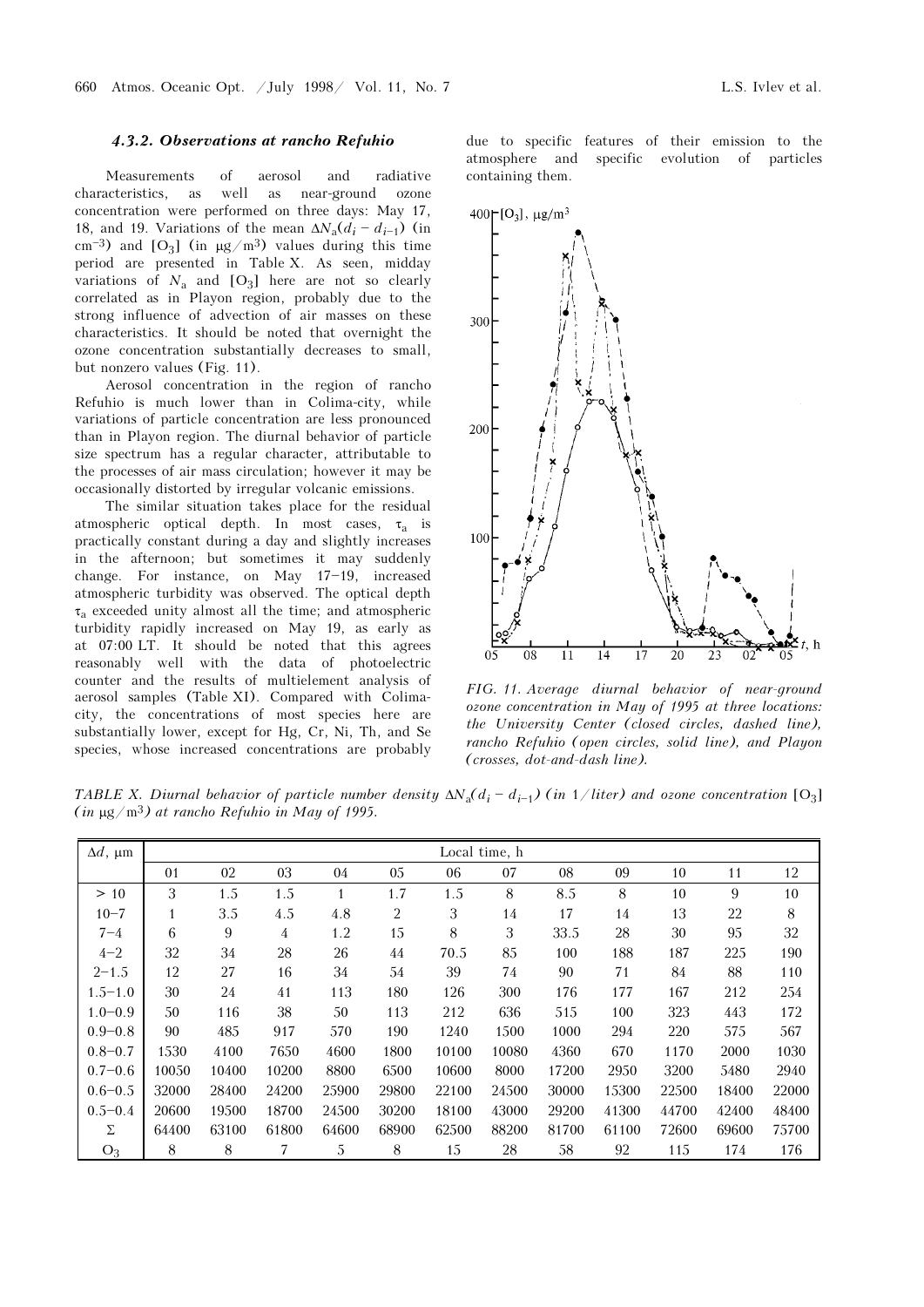| $\Delta d$ , $\mu$ m | Local time, h |       |       |       |       |       |                |              |              |              |       |                |
|----------------------|---------------|-------|-------|-------|-------|-------|----------------|--------------|--------------|--------------|-------|----------------|
|                      | 13            | 14    | 15    | 16    | 17    | 18    | 19             | 20           | 21           | 22           | 23    | 24             |
| >10                  | 9             | 11    | 13    | 9     | 8     | 8     | 10             | 17           | 4            | 1.8          | 1.2   | $\overline{2}$ |
| $10 - 7$             | 11            | 16    | 15    | 16    | 15    | 12    | $\overline{4}$ | $\mathbf{0}$ | $\mathbf{1}$ | $\mathbf{1}$ | 0.4   | $\mathbf{1}$   |
| $7 - 4$              | 48            | 62    | 61    | 66    | 69    | 52    | 38             | 38           | 29           | 9.2          | 7.4   | 7              |
| $4 - 2$              | 109           | 115   | 129   | 137   | 106   | 132   | 76             | 62           | 34           | 27           | 25    | 28             |
| $2 - 1.5$            | 151           | 103   | 117   | 104   | 76    | 103   | 92             | 108          | 20           | 18           | 35    | 23             |
| $1.5 - 1.0$          | 163           | 172   | 78    | 194   | 141   | 130   | 175            | 92           | 68           | 50           | 46    | 38             |
| $1.0 - 0.9$          | 97            | 173   | 253   | 106   | 119   | 48    | 165            | 383          | 37           | 85           | 80    | 65             |
| $0.9 - 0.8$          | 312           | 310   | 240   | 131   | 180   | 134   | 695            | 750          | 232          | 1110         | 2170  | 616            |
| $0.8 - 0.7$          | 830           | 1050  | 560   | 777   | 320   | 556   | 2380           | 2260         | 1340         | 3700         | 5820  | 2870           |
| $0.7 - 0.6$          | 2870          | 3750  | 3700  | 3100  | 3410  | 1255  | 10065          | 19590        | 14485        | 12700        | 10500 | 10150          |
| $0.6 - 0.5$          | 21200         | 19400 | 15300 | 17860 | 16630 | 8220  | 24300          | 20750        | 17900        | 20300        | 23000 | 27500          |
| $0.5 - 0.4$          | 35800         | 42700 | 47600 | 44600 | 40900 | 38650 | 27700          | 29850        | 39350        | 19800        | 14500 | 19500          |
| Σ                    | 61600         | 67800 | 68200 | 67100 | 62000 | 49300 | 65700          | 73900        | 73500        | 57900        | 58100 | 60800          |
| $O_3$                | 194           | 211   | 200   | 169   | 131   | 92    | 44             | 38           | 22           | 20           | 18    | 11             |

TABLE XI. Chemical composition of aerosol samples at rancho Refuhio.

|              | Concentration, $ng/m3$ |                                     |         |                |           |                |  |  |  |
|--------------|------------------------|-------------------------------------|---------|----------------|-----------|----------------|--|--|--|
| Spe-         |                        | 23.12.94 17.05.95 17-18.05 18-19.05 |         |                | 19.05     | Error,         |  |  |  |
| cies         | $10 - 14$              | 10.30-19 19-7.30                    |         | $16 - 9$       | $9 - 16$  | $\%$           |  |  |  |
| Al           | 10200                  | 2330                                | 610     | 1120           | 2620      | 15             |  |  |  |
| Si           | 28000                  | 18400                               | 6050    | 5300           | 26800     | 3              |  |  |  |
| $\mathbf{P}$ | 3400                   | 310                                 | 210     | 340            | < 400     | 50             |  |  |  |
| S            | 44000                  | 5000                                | 2660    | 2190           | 7760      | 20             |  |  |  |
| Cl           | 3970                   | ${}< 200$                           | 240     | 110            | ${}< 200$ | 5              |  |  |  |
| K            | ${}< 200$              | 160                                 | 110     | 150            | 205       | 6              |  |  |  |
| Ca           | 610                    | 470                                 | 170     | 490            | 610       | $\overline{c}$ |  |  |  |
| Ti           | 36                     | 44                                  | 44      | 63             | 161       | 8              |  |  |  |
| Cr           | 34                     | 10                                  | 11      | 24             | 30        | 25             |  |  |  |
| Mn           | 12                     | 25                                  | 6       | $\overline{7}$ | 53        | 20             |  |  |  |
| Fe           | 300                    | 316                                 | 108     | 124            | 113       | 2              |  |  |  |
| Ni           | 20                     | 7.6                                 | 3.2     | 2.5            | 9         | 20             |  |  |  |
| Cu           | 86                     | 15.6                                | $\lt 9$ | < 6            | < 20      | 10             |  |  |  |
| Zn           | 24                     | 4.1                                 | 1.1     | 1.3            | < 4       | 7              |  |  |  |
| Ga           | 4                      | 3                                   | 3       | $\overline{2}$ | 2         | 40             |  |  |  |
| Se           | 10                     | 1.4                                 | 2.1     | 4.6            | 4.6       | 40             |  |  |  |
| Br           | < 6                    | 2.1                                 | 1.2     | 1.2            | 4.6       | 25             |  |  |  |
| Rb           | 17                     | 8                                   | 6.6     | 6.6            | 9.4       | 30             |  |  |  |
| Sr           | 9                      | 12                                  | 17      | 11             | 22        | 25             |  |  |  |
| Zr           | 17                     | 18                                  | 17      | 13             | 20        | 30             |  |  |  |
| W            | 29                     | 13                                  | 12      | 9              | 18        | 40             |  |  |  |
| Hg           | 24                     | 6                                   | 6       | 6              | 10        | 15             |  |  |  |
| Pb           | 34                     | 18                                  | 19      | 35             | 21        | 10             |  |  |  |
| Th           | < 5                    | 9                                   | 12      | 7              | 22        | 20             |  |  |  |

# 4.3.3. Measurements at the University Center for Atmospheric Studies

At the University Center for Atmospheric Studies, the meteorological atmospheric characteristics are observed from automatic meteorological station operating since the late 1993. Aerosol measurements were initiated in December 1994, while measurements of ozone and sulfur gas have been regular since May 1995. These measurements were made just after those at rancho Refuhio between May 19 and 21, and later in June.

It should be noted that the meteorological conditions changed insignificantly during May; so the averaged data from all the three observations can be regarded quite representative of this period characterized by dry fair weather and absence of intense regular air motions in the near-ground atmospheric layer and the troposphere. Fuego de Colima volcano emitted little amount of aerosols and gases, at least an order of magnitude less than that in December. At the same time, the lack of developed cloudiness and precipitation has led to aerosol accumulation in the atmosphere. Data on aerosol concentration and dispersion are given in Table IV, and the data on aerosol chemical composition are presented in Tables V and VI; they can be considered representative not only as averages over period April through June, but also as characteristic of the time period when the experiment was performed at all measurement sites.

#### 5. CONCLUSION

A series of measurements of some atmospheric parameters was performed in dry season in the vicinity of Fuego de Colima volcano; despite the general conditions in the lower atmospheric layers were quite stable during the measurements, they revealed a substantial influence of this volcano and its gas and aerosol emissions upon these parameters.

Most meteorological parameters exhibit distinct diurnal behavior determined by stable air mass circulation in the vicinity of the volcano.

In the lower atmospheric layers, accumulation of atmospheric pollutants, primarily sulfur gas and aerosols, takes place.

In dry season, the troposphere scavenged quite weakly. The instrumented observations in the